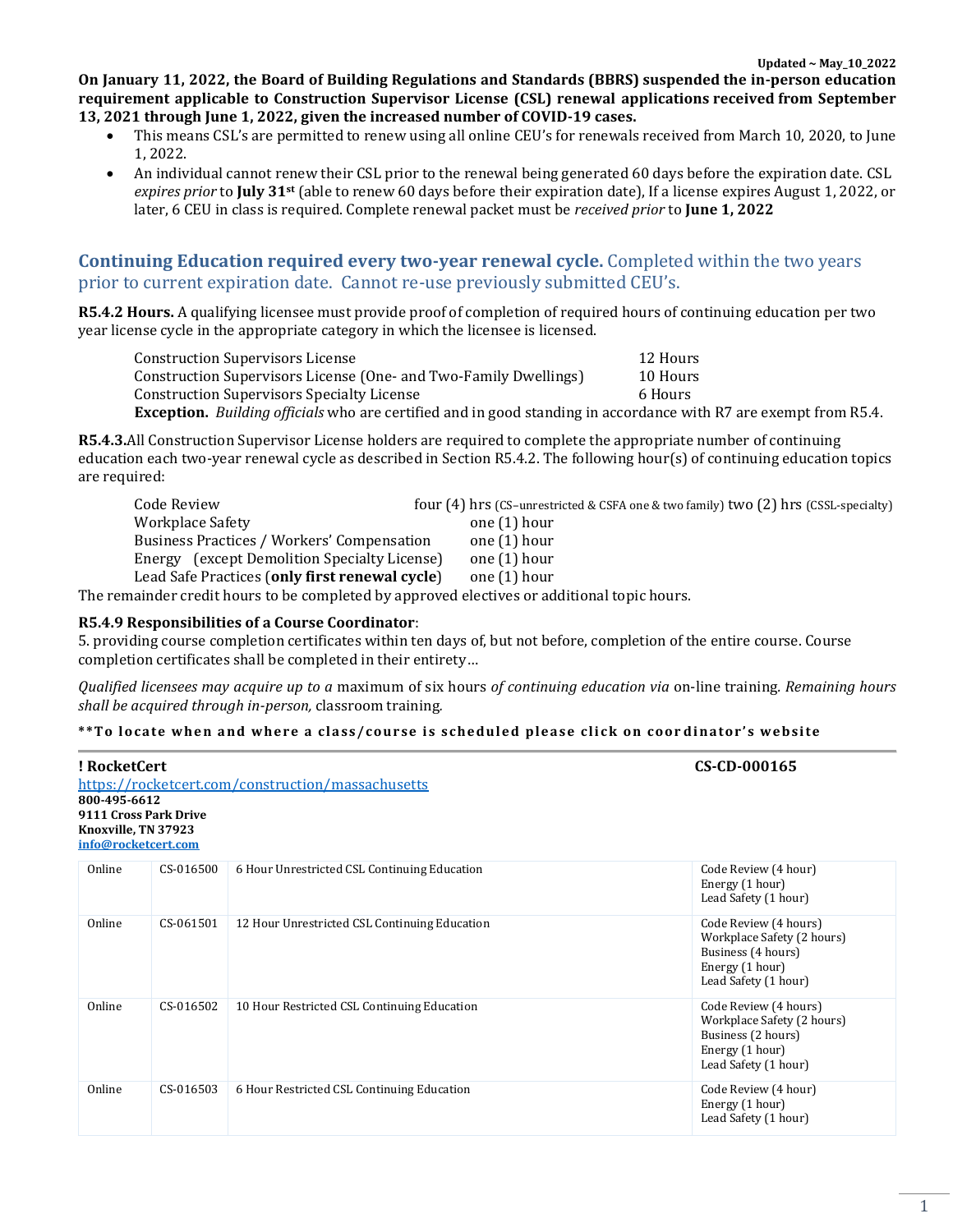| Online    | CS-016504 | 6 Hour Specialty CSL Continuing Education               | Code Review (4 hour)<br>Energy (1 hour)<br>Lead Safety (1 hour)                                                      |
|-----------|-----------|---------------------------------------------------------|----------------------------------------------------------------------------------------------------------------------|
| Classroom | CS-016505 | 12 Hour Unrestricted CSL Continuing Education - Live    | Code Review (4 hours)<br>Workplace Safety (2 hours)<br>Business (4 hours)<br>Energy (1 hour)<br>Lead Safety (1 hour) |
| Classroom | CS-016506 | 6 hour CSL Continuing Education Live Seminar - Option 1 | Code Review (4 hours)<br>Business (1 hour)<br>Energy (1 hour)                                                        |
| Classroom | CS-016507 | 6 hour CSL Continuing Education Live Seminar - Option 2 | Workplace Safety (2 hours)<br>Business (3 hours)<br>Lead Safety (1hour)                                              |
| Online    | CS-016508 | 6 hour CSL Continuing Education Online - Option 1       | Code Review (4 hours)<br>Business (1 hour)<br>Energy (1 hour)                                                        |
| Online    | CS-016509 | 6 hour CSL Continuing Education Online - Option 2       | Workplace Safety (2 hours)<br>Business (3 hours)<br>Lead Safety (1hour)                                              |

# **"@-1st Attempt" – Don Reynolds CS-CD-000167**

**[www.tradesmance.com/massachusetts-csl-continuing-education](http://www.tradesmance.com/massachusetts-csl-continuing-education) 877-724-6150 531 2nd Avenue Gold Hill, OR 97525 [contact@atyourpaceonline.com](mailto:contact@atyourpaceonline.com)**

| Online | CS-016700 | Massachusetts 4 Hour 9th Edition Building Code Review | Code Review (4 hours)                                                                                 |
|--------|-----------|-------------------------------------------------------|-------------------------------------------------------------------------------------------------------|
| Online | CS-016701 | Massachusetts 6 Hour Code Review and Elective Review  | Code Review (4 hours)<br>Elective (2 hours)                                                           |
| Online | CS-016702 | Massachusetts 6 Hour Specialty License CE             | Code Review (2 hours)<br>Workplace Safety (2 hours)<br>Energy (1 hour)<br>Elective (1 hour)           |
| Online | CS-016703 | Massachusetts 2 Hour Lead Safe Practices              | Lead Safety (2 hours)                                                                                 |
| Online | CS-016704 | Massachusetts 6 Hour Specialty CSL Renewal Course     | Code Review (2 hours)<br>Workplace Safety (2 hours)<br>Business Practices (1 hour)<br>Energy (1 hour) |
| Online | CS-016705 | Massachusetts 2 Hour Building Code Review             | Code Review (2 hours)                                                                                 |

# **"@-Leisure" Contractor Licensing, LLC – James Veneto CS-CD-000098**

**[www.AtLeisureLicense.com](http://www.atleisurelicense.com/) 617-600-4315 P.O. Box 868 Plymouth, MA 02362** support@atleisurelicense.com

| Online | CS-9802 | @Home Contractor Licensing 6-hours           | Code Review (1 hours)<br>Workplace Safety (1 hour)<br>Business Practices (2 hours)<br>Energy (1 hour)<br>Lead Safe (1 hour) |
|--------|---------|----------------------------------------------|-----------------------------------------------------------------------------------------------------------------------------|
| Online | CS-9803 | Code Review - Required                       | Code Review (1 hour)                                                                                                        |
| Online | CS-9804 | Work Place Safety - Required                 | Work Place Safety (1 hour)                                                                                                  |
| Online | CS-9805 | Business Practices / Workers Comp - Required | Business Practices (1 hour)                                                                                                 |
| Online | CS-9806 | Energy - Required                            | Energy (1 hour)                                                                                                             |
| Online | CS-9807 | Lead Safety - Required                       | Lead Safety (1 hour)                                                                                                        |
| Online | CS-9808 | Code Review - Required                       | Elective (1 hour)                                                                                                           |
| Online | CS-9809 | Business Practices / Workers Comp - Elective | Elective (1 hour)                                                                                                           |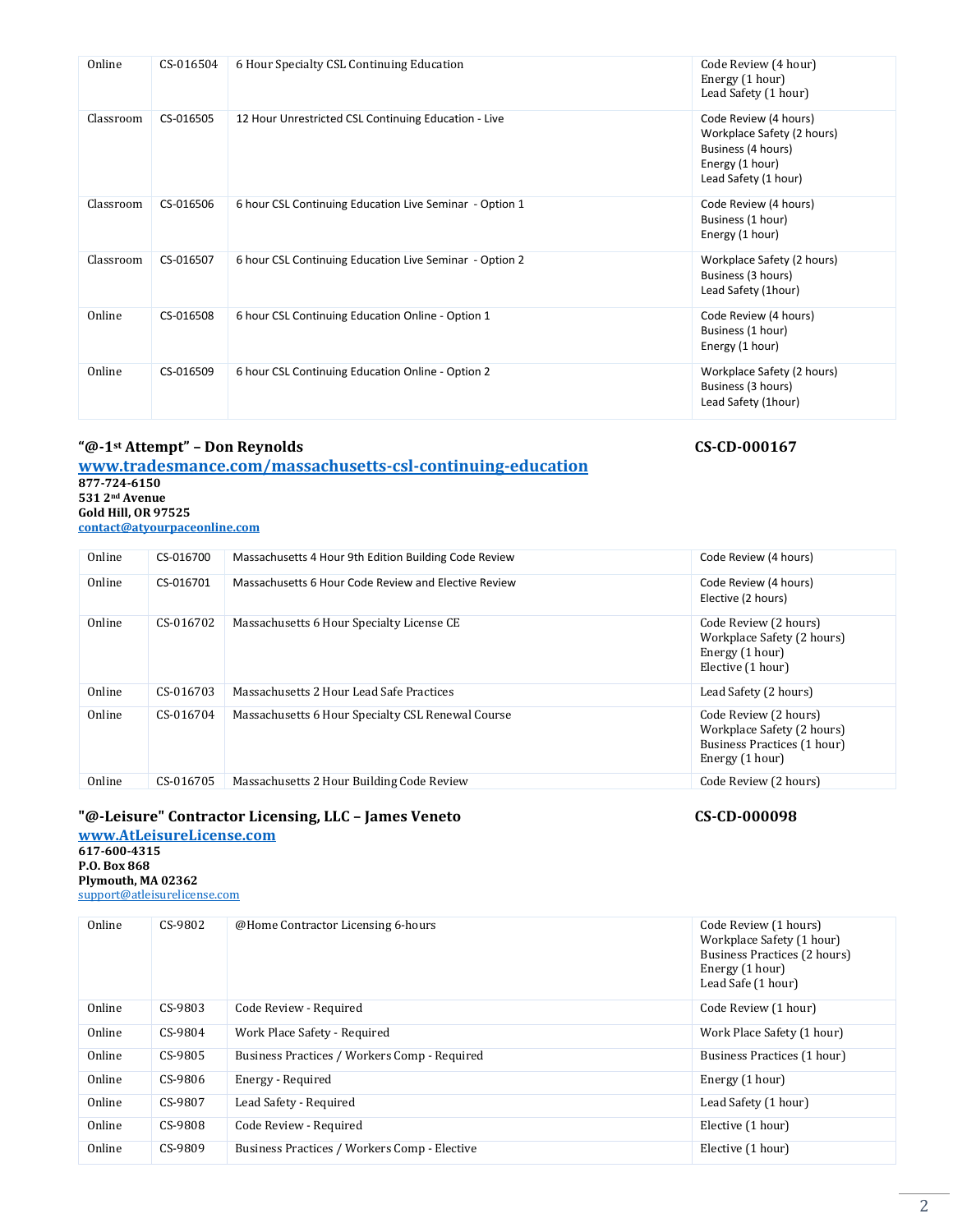| Online    | $CS-9810$ | Business Practices / Workers Comp - Elective                              | Elective (1 hour)                                                       |
|-----------|-----------|---------------------------------------------------------------------------|-------------------------------------------------------------------------|
| Online    | CS-9811   | Reading & Understanding Plans                                             | Elective (1 hour)                                                       |
| Online    | CS-9812   | <b>Project Management</b>                                                 | Elective (1 hour)                                                       |
| Online    | CS-9813   | <b>Basic Scheduling Concepts</b>                                          | Elective (1 hour)                                                       |
| Online    | CS-9814   | Mass Construction Supervisor Ce 6 Hour Online 2015 ICC Code Update Course | Code Review (4 hours)<br>Workplace Safety (1 hour)<br>Business (1 hour) |
| Classroom | CS-9815   | MA Construction Supervisor CE 6 Hour In-Class 2015 ICC Code Update Course | Elective (6 hours)                                                      |

# **"@-Leisure" Contractor Licensing\_2 – Brianne Confer CS-CD-000139**

| Classroom | CS-<br>013900   | MA Construction Supervisor CE 6 Hour In-Class Course                         | Workplace Safety (1 hour)<br>Business Practices (1 Hour)<br>Energy (1 Hour)<br>Lead Safety (1 hour)<br>Elective (2 hours) |
|-----------|-----------------|------------------------------------------------------------------------------|---------------------------------------------------------------------------------------------------------------------------|
| Online    | CS-<br>013901   | Mass Construction Supervisor CE 6 Hour Online Elective Course                | Elective (6 hours)                                                                                                        |
| Online    | CS-<br>013902   | Soils and Foundations - Part 1 - Required                                    | Code Review (1 hour)                                                                                                      |
| Online    | CS-<br>013903   | Soils and Foundations - Part 2 - Required                                    | Code Review (1 hour)                                                                                                      |
| Classroom | CS-<br>013904   | MA Construction Supervisor CE 4 Hour In-Class 2015 ICC code Update<br>Course | Workplace Safety (1 hour)<br>Business Practices (1 hour)<br>Energy (1 hour)<br>Lead Safety (1 hour)                       |
| Online    | CS-<br>013905   | <b>Construction Delays</b>                                                   | Elective (1 hour)                                                                                                         |
| Online    | $CS-$<br>013906 | Defective Specification Claims and Impossibility                             | Elective (1 hour)                                                                                                         |
| Online    | CS-<br>013907   | Differing Site Conditions                                                    | Elective (1 hour)                                                                                                         |
| Online    | CS-<br>013908   | The Rules of Contract Interpretation                                         | Elective (1 hour)                                                                                                         |

### **"Boston" CSL Continuing Education – Timothy Chupinski CS-CD-000092**

**[www.bostoncontinuingeducation.net](http://www.bostoncontinuingeducation.net/) 617-592-5872 85 Fairmont Street Marlboro, MA 01752 [bostoncsl@outlook.com](mailto:bostoncsl@outlook.com)**

| Classroom | $CS-9201$ | Boston CSL 10 Hour Continuing Education Course       | Code Review (2 hours)<br>Workplace Safety (2 hours)<br>Business Practices (2 hours)<br>Energy (2 hours)<br>Lead Safety (2 hours                  |
|-----------|-----------|------------------------------------------------------|--------------------------------------------------------------------------------------------------------------------------------------------------|
| Online    | CS-9202   | Boston CSL 6 Hour Continuing Education Course Online | Code Review (1 hour)<br>Workplace Safety (1 hour)<br>Business Practices (1 hour)<br>Energy (1 hour)<br>Lead Safety (1 hour)<br>Elective (1 hour) |
| Classroom | $CS-9203$ | 6 Hour Classroom of 12 hour Unrestricted License     | Code Review (4 hours)<br>Workplace Safety (2 hours)                                                                                              |
| Online    | CS-9204   | 4 Hour Online of 10 hour Continuing Education        | Business Practices (1 hour)<br>Energy (1 hour)<br>Lead Safety (1 hour)<br>Elective (1 hour)                                                      |
| Classroom | CS-9205   | OSHA 10 hour for Construction                        | Workplace Safety (6 hours)                                                                                                                       |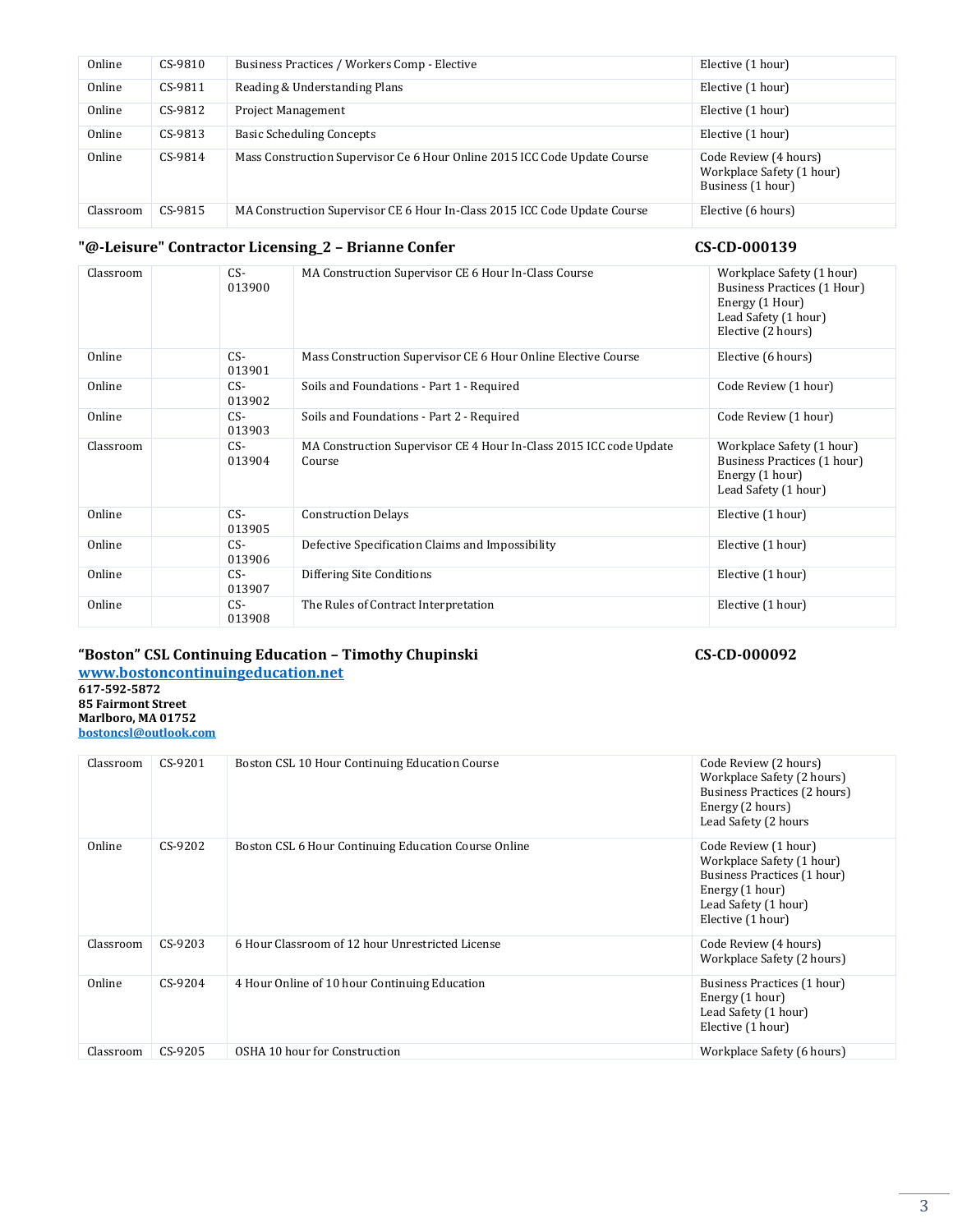Online CS-3902 6 Hours Construction Supervisor Continuing Education Code Review (2 hours) Workplace Safety (1 hour) Workers Comp (1 hour) Energy (1 hour) Lead  $(1$  hour) Online CS-3907 6 Hour Massachusetts Day 1 Supplemental On Line Code Review (4 hours) Business Practices (1 hour) Energy (1 hour) Online CS-3908 6 Hour Massachusetts Day 2 Supplemental On Line Workplace Safety (2 hours) Business Practices (3 hours) Lead Safety (1 hour)

# **24/7 Massachusetts Contractors Academy - Steve Preins CS-CD-000102**

**[www.247mass.com](http://www.247mass.com/) 888-334-9497 P.O. Box 449 Pewaukee, WI 53072 [support@247mass.com](mailto:support@247mass.com)**

| Classroom | CS-010206 | CSL Renewal Course Part 1                                | Code Review (2 hours)<br>Workplace Safety (1 hour)<br>Business Practices (1 hour)<br>Energy (2 hours)                                |
|-----------|-----------|----------------------------------------------------------|--------------------------------------------------------------------------------------------------------------------------------------|
| Classroom | CS-010207 | <b>CSL Renewal Course Part 2</b>                         | Code Review (4 hours)<br>Lead Safety (2 hours)                                                                                       |
| Online    | CS-010208 | CSL Renewal 6 Hour Online Course                         | Code Review (2 hours)<br>Workplace Safety (1 hour)<br>Business Practices (1 hour)<br>Energy (1 hour)<br>Lead Safe Practices (1 hour) |
| Classroom | CS-010209 | CSL Classroom CE Part 1                                  | Code Review (2 hours)<br>Business Practices (1 Hour)<br>Lead Safety (1 hour)<br>Elective (2 hours)                                   |
| Classroom | CS-010210 | CSL Classroom CE Part 2                                  | Code Review (2 hours)<br>Workplace Safety (1 hour)<br>Energy (1 hour)<br>Elective (2 hours)                                          |
| Online    | CS-010211 | CSL Online CE Course                                     | Code Review (2 hours)<br>Workplace Safety (1 hour)<br>Business Practices (1 hour)<br>Energy (1 hour)<br>Lead Safe Practices (1 hour) |
| Classroom | CS-010212 | Massachusetts Contractor Classroom Renewal Course Part 1 | Code Review (2 hours)<br>Business Practices (1 Hour)<br>Lead Safety (1 hour)<br>Elective (2 hours)                                   |
| Classroom | CS-010213 | Massachusetts Contractor Classroom Renewal Course Part 2 | Code Review (2 hours)<br>Business Practices (1 Hour)<br>Energy (1 hour)<br>Elective (2 hours)                                        |
| Online    | CS-010214 | Massachusetts Contractor Online Renewal Course           | Code Review (2 hours)<br>Workplace Safety (1 hour)<br>Business Practices (1 hour)<br>Energy (1 hour)<br>Lead Safe Practices (1 hour) |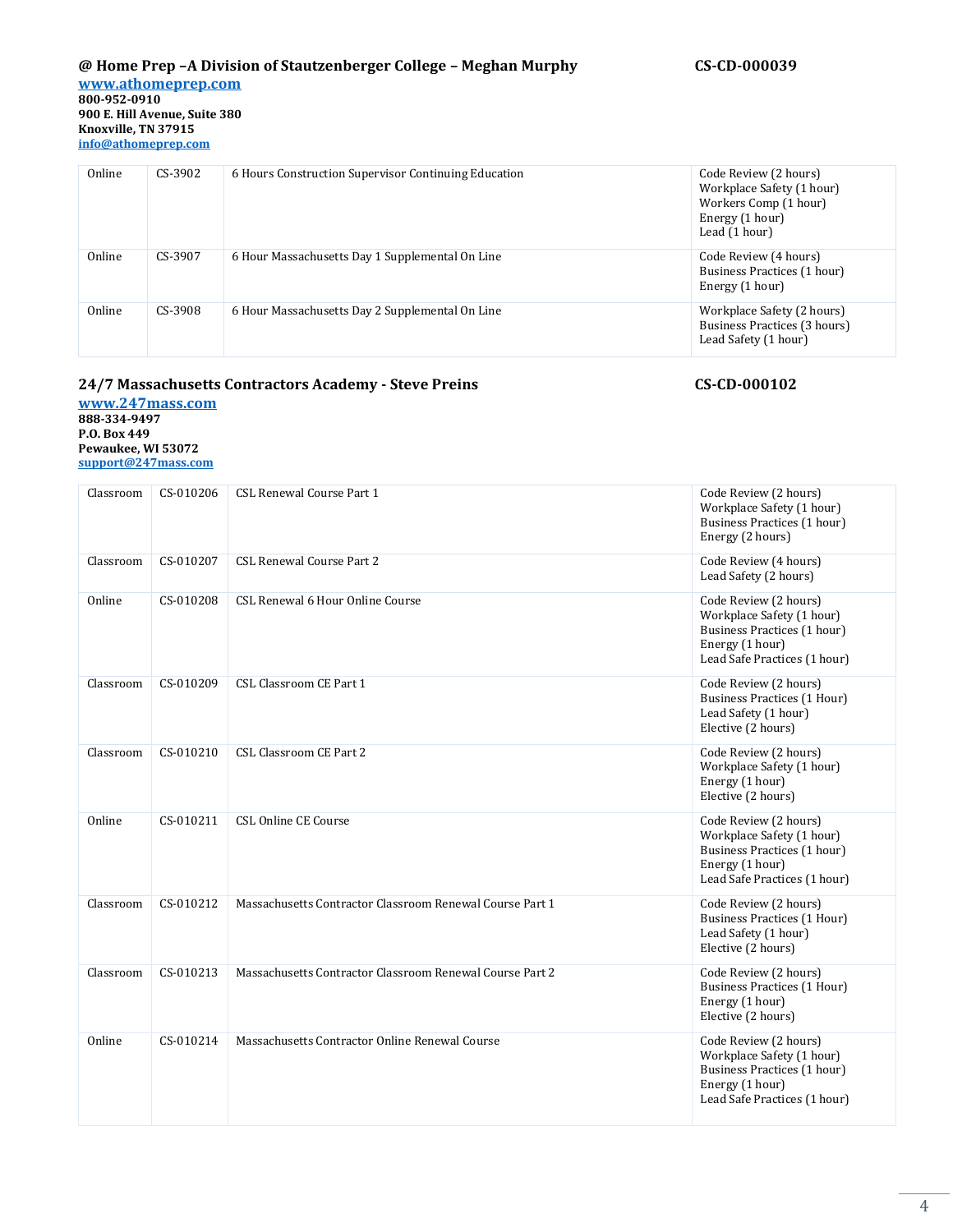### **AAA OSHA Training & Safety Consultants, Inc – Patricia Hames CS-CD-000126**

Classroom CS-012600 10 OSHA Workplace Safety (6 hours) Classroom CS-012601 Fall Protection Workplace Safety (2 hours)

# **ABC Real Estate Training Institute - Andrew Consoli CS-CD-000002**

**[www.abcrealestatetraining.com](http://www.abcrealestatetraining.com/) [978-373-2859](http://www.abcrealestatetraining.com/) [21 Wingate Street](http://www.abcrealestatetraining.com/) [Haverhill, MA 01832](http://www.abcrealestatetraining.com/) [aconsoli@abchomeinspection.com](mailto:aconsoli@abchomeinspection.com)**

| Online    | CS-0212   | Contract Law and Environmental Issues                                                 | Elective (4 hours)                                                             |
|-----------|-----------|---------------------------------------------------------------------------------------|--------------------------------------------------------------------------------|
| Classroom | $CS-0214$ | Code Review, Energy, Lead Safety                                                      | Code Review (4 hours)<br>Energy (1 hour)<br>Lead Safety (1 hour)               |
| Online    | CS-0215   | Business Practice/Work Comp & Workplace Safety                                        | Workplace Safety (1 hour)<br>Business Practices (1 hour)                       |
| Classroom | $CS-0216$ | Business Practice/Work Comp & Workplace Safety                                        | Workplace Safety (1 hour)<br>Business Practices (1 hour)                       |
| Online    | CS-0217   | Code Review, Energy, Lead Safety                                                      | Code Review (4 hours)<br>Energy (1 hour)<br>Lead Safety (1 hour)               |
| Online    | CS-0218   | Architecture                                                                          | Elective (2 hours)                                                             |
| Classroom | CS-0219   | Workplace Safety, Business Practices/Work Comp, Contract Law, Environmental -<br>Live | Workplace Safety (1 hour)<br>Business Practices (1 hour)<br>Elective (4 hours) |
| Classroom | CS-0220   | Environmental (2021)                                                                  | Elective (2 hours)                                                             |
| Classroom | CS-0221   | High Performance Green Homes (2021)                                                   | Elective (2 hours)                                                             |
| Classroom | CS-0222   | Architecture (2021)                                                                   | Elective (2 hours)                                                             |
| Classroom | CS-0223   | Zoning and Building Codes                                                             | Elective (2hours)                                                              |

#### **AGC ~ Associated General Contractors of Massachusetts, Inc. - Robert Petrucelli CS-CD-000047**

**[www.agcmass.org](http://www.agcmass.org/) 781-235-2680 888 Worcester Street, Suite 40 Wellesley, MA 02482 [petrucelli@agcmass.org](mailto:petrucelli@agcmass.org)**

| Classroom | CS-4708   | <b>Fall Protection</b>                                          | Workplace Safety (1 hour)   |
|-----------|-----------|-----------------------------------------------------------------|-----------------------------|
| Classroom | CS-4711   | Workplace Safety / Construction Electrical Safety               | Workplace Safety (1 hour)   |
| Classroom | CS-4712   | Workplace Safety - Confined Space                               | Workplace Safety (1 hour)   |
| Classroom | CS-4722   | CS-Energy                                                       | Energy (1 hour)             |
| Classroom | CS-4724   | CS-Scaffold for Construction                                    | Elective (1 hour)           |
| Classroom | $CS-4725$ | CS- Silica Safety Construction                                  | Elective (1 hour)           |
| Classroom | $CS-4726$ | CS - Workers Comp and Insurance Costs                           | Business Practices (1 hour) |
| Classroom | CS-4727   | Introduction to Request for Proposal Requirements and Responses | Business Practices (1 hour) |
| Classroom | CS-4728   | <b>Construction Contracts</b>                                   | Business Practices (1 hour) |
| Classroom | CS-4729   | Principles of Project Management                                | Business Practices (1 hour) |
| Classroom | CS-4730   | Risk Management                                                 | Business Practices (1 hour) |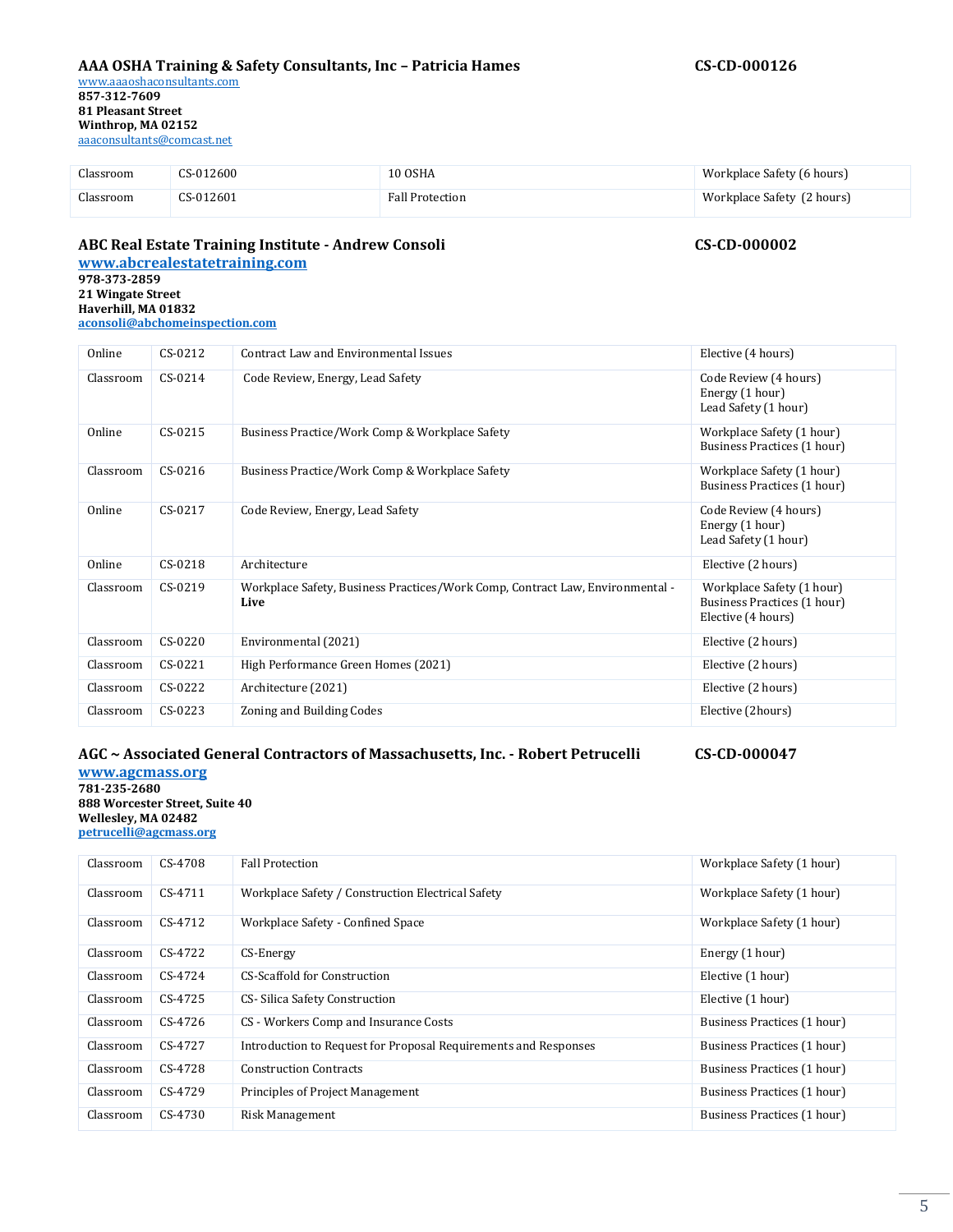# AGC ~ Associated General Contractors of Massachusetts, Inc. - Kara Morgan

#### [morgan@agcmass.org](mailto:morgan@agcmass.org)

| CS-CD-000146 |  |  |
|--------------|--|--|
|              |  |  |

| Classroom | CS-014601 | Variation in Production Systems      | Elective (1 hour)                                                                |
|-----------|-----------|--------------------------------------|----------------------------------------------------------------------------------|
| Classroom | CS-014602 | Pull in Production                   | Elective (1 hour)                                                                |
| Classroom | CS-014603 | Lean Workstructuring                 | Elective (1 hour)                                                                |
| Classroom | CS-014604 | Problem Solving Principles and Tools | Elective (1 hour)                                                                |
| Classroom | CS-014605 | Lean Design and Pre-Construction     | Elective (1 hour)                                                                |
| Classroom | CS-014606 | The Last Planner System              | Elective (1 hour)                                                                |
| Classroom | CS-014607 | Lean Supply Chain and Assembly       | Elective (1 hour)                                                                |
| Classroom | CS-014610 | NFPA 241 & Construction Fire Safety  | Code Review (1 hour)<br>Workplace Safety (1 hour)<br>Business Practices (1 hour) |

#### **AGC ~ Associated General Contractors of Massachusetts, Inc. – Christopher Ziegler CS-CD-000148** [canoni@agcmass.org](mailto:canoni@agcmass.org)

| Classroom | CS-014800 | Key Issues in Negotiating Contracts (AIA, ConsensusDocs and Beyond) | Elective (2 hours)           |
|-----------|-----------|---------------------------------------------------------------------|------------------------------|
| Classroom | CS-014801 | Prompt Pay and Retainage Act                                        | Elective (2 hours)           |
| Classroom | CS-014802 | Key Issues in Negotiating Subcontractors                            | Business Practices (2 hours) |

# **Builders & Remodelers Association of Greater Boston\_2 – Scott Palmer CS-CD-000058**

Builders and [Remodelers Association of Greater Boston](https://urldefense.proofpoint.com/v2/url?u=http-3A__www.bragb.org_&d=DwMFAg&c=lDF7oMaPKXpkYvev9V-fVahWL0QWnGCCAfCDz1Bns_w&r=EnmXmsyvhUI-fc2RUISybg70b3JQb_SU5YdKIydpk-I&m=pkZzcS3NATWNqTCp8-iHJCN_kSa1S2UmM09D9JHHK0g&s=5vRzhxuIlNrYbJXYI7agpKB-8A5qILqiQIhx2yebqqQ&e=) **781-890-2101 45 Dan Road Canton, MA 02021 [spalmer@bragb.org](mailto:spalmer@bragb.org)**

| Classroom | CS-5800 | Workplace Safety: Ladders, Nail Guns and Hand Tools                                                                            | Workplace Safety (2 hours)   |
|-----------|---------|--------------------------------------------------------------------------------------------------------------------------------|------------------------------|
| Classroom | CS-5802 | Project Management for Residential Construction and Remodeling: Running the job<br>for profitability AND customer satisfaction | Business Practices (2 hours) |
| Classroom | CS-5804 | The MA Residential Code for CSLs: Code Review and "Building Planning"                                                          | Code Review (2 hours)        |
| Classroom | CS-5807 | <b>Expert Estimating for Maximum Profit</b>                                                                                    | Business Practices (1 hour)  |
| Classroom | CS-5808 | How to Work as a Contractor and Stay out of Trouble                                                                            | Business Practices (1 hour)  |
| Classroom | CS-5813 | Construction Contracts & Law                                                                                                   | Business Practices (2 hours) |
| Classroom | CS-5814 | Target Marketing / Advertising                                                                                                 | Business Practices (1 hour)  |
| Classroom | CS-5815 | Workplace Safety                                                                                                               | Workplace Safety (1 hour)    |
| Classroom | CS-5816 | <b>Business Taxes</b>                                                                                                          | Business Practices (1 hour)  |
| Classroom | CS-5817 | Cybersecurity                                                                                                                  | Business Practices (1 hour)  |
| Classroom | CS-5818 | <b>Flooring Systems</b>                                                                                                        | Business Practices (1 hour)  |
| Classroom | CS-5819 | Reading Construction Blueprints                                                                                                | Elective (2 hours)           |

### **Builders & Remodelers Association of Greater Boston\_3 – Bridget Holmes CS-CD-000130**

| Classroom | CS-013000 | Introduction to Building Science - Building Performance Basics                                                   | Energy (1 hour)             |
|-----------|-----------|------------------------------------------------------------------------------------------------------------------|-----------------------------|
| Classroom | CS-013002 | Building Science - Building Performance Construction & Materials                                                 | Energy (1 hour)             |
| Classroom | CS-013003 | Residential VRF System Design for High Performing Homes                                                          | Energy (1 Hour)             |
| Classroom | CS-013004 | Introduction to Lean Construction: A Path to Improved Profits of Limited<br>Resources                            | Business Practices (1 hour) |
| Classroom | CS-013005 | Basics of NFPA 241: NFPA 241 is the Standard Safeguarding Construction.<br>Alteration, and Demolition Operations | Code Review (1 hour)        |
| Classroom | CS-013006 | Design / Architecture Trends 1                                                                                   | Elective (1 hour)           |
| Classroom | CS-013007 | Design / Architecture Trends 2                                                                                   | Elective (1 hour)           |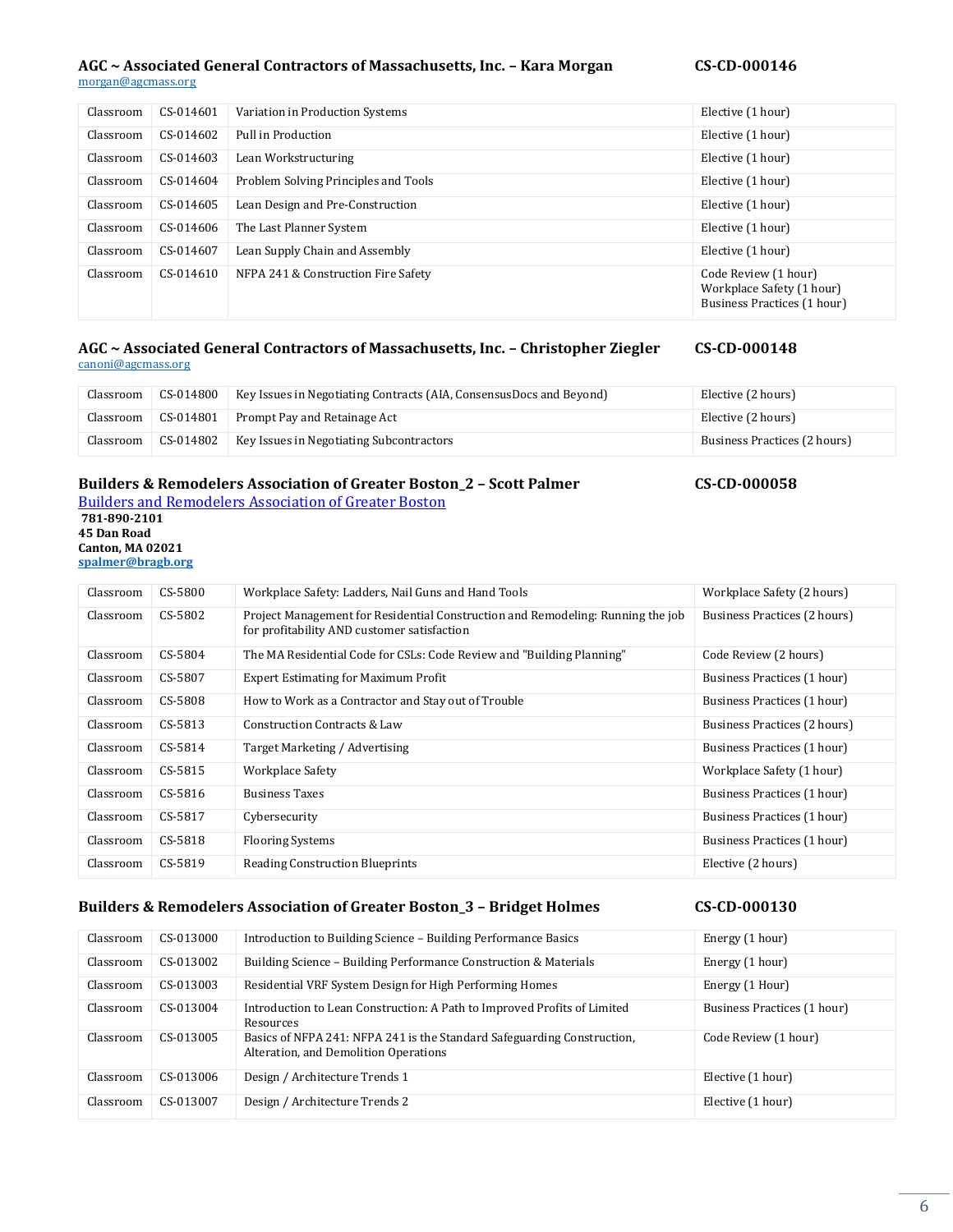#### **Cape & Islands Self Reliance Corp. – Lindsey Close CS-CD-000087**

**[www.reliance.org](http://www.reliance.org/)**

#### Classroom CS-8707 The Systemic Nature of the Whole House-One Thing Leads to Another Code Review (2 hours) Business Practices (1 hour) Energy (1 hour) Elective (2 hours)

#### **Certified Training Institute (DE) LLC – Jenny MacDowell CS-CD-000168 [www.certifiedtraininginstitute.com](http://www.certifiedtraininginstitute.com/)**

**800-727-7104 3135 Logan Valley Road Traverse City, MI 49684** [info@onlinecti.com](mailto:info@onlinecti.com)

| Online    | CS-016800 | MA Restricted Construction Supervisor 6 HR Includes 4 HRs Residential Code | Code Review (4 hours)<br>Workplace Safety (1 hour)<br>Energy (1 hour)        |
|-----------|-----------|----------------------------------------------------------------------------|------------------------------------------------------------------------------|
| Online    | CS-016801 | MA Unrestricted Construction Supervisor 6 HR CE Includes 4 HRs Code Review | Code Review (4 hours)<br>Workplace Safety (1 hour)<br>Energy (1 hour)        |
| Classroom | CS-016802 | MA Construction Supervisor 6 HR CE Classroom                               | Workplace Safety (4 hours)<br>Business Practices (1 hour)<br>Energy (1 Hour) |
| Online    | CS-016803 | MA Restricted Construction Supervisor 4 HR CE                              | Code Review (4 hours)                                                        |

### **Codesafe – Michael Yanovitch CS-CD-000144**

**[www.codesafema.com](http://www.codesafema.com/) 617-785-2057 15 Bittern Road Quincy, MA 02170 [codesafema@gmail.com](mailto:rkoti@psdconsulting.com)**

| Classroom | CS-014400   | Zoning                           | Elective (2 hours)          |
|-----------|-------------|----------------------------------|-----------------------------|
| Classroom | CS-014401   | IBC Basics What You Need to Know | Code Review (2 hours)       |
| Classroom | CS-014402   | IRC 2015 Updates and Review      | Code Review (2 hours)       |
| Classroom | CS-014403   | Reference Codes                  | Elective (2 hours)          |
| Classroom | $CS-014404$ | Business Practices/Worker's Comp | Business Practices (1 hour) |
| Classroom | CS-014405   | Lead In Construction             | Lead Safety (1 hour)        |
| Classroom | CS-014406   | <b>Energy Code Basics</b>        | Energy (1 hour)             |
| Classroom | CS-014407   | NFPA 241 Intro                   | Workplace Safety (1 hour)   |

# **Construction Safety Institute of New England – Phil Sheehan CS-CD-000080**

**[www.csinewengland.com](http://www.csinewengland.com/) 508-208-2631 P.O. Box 132 Norton, MA 02766 [philsheehan@verizon.net](mailto:philsheehan@verizon.net)**

| Classroom | CS-8000 | 12 Hour CSL Course | Code Review (2 hours)<br>Workplace Safety (4 hours)<br>Business Practices (2 hours)<br>Energy (2 hours)<br>Lead Safety (2 hours) |
|-----------|---------|--------------------|----------------------------------------------------------------------------------------------------------------------------------|
| Classroom | CS-8002 | 6 Hour CSL Course  | Code Review (1 hour)<br>Workplace Safety (2 hours)<br>Business Practices (1 hour)<br>Energy (1 hour)<br>Lead Safety (1 hour)     |

7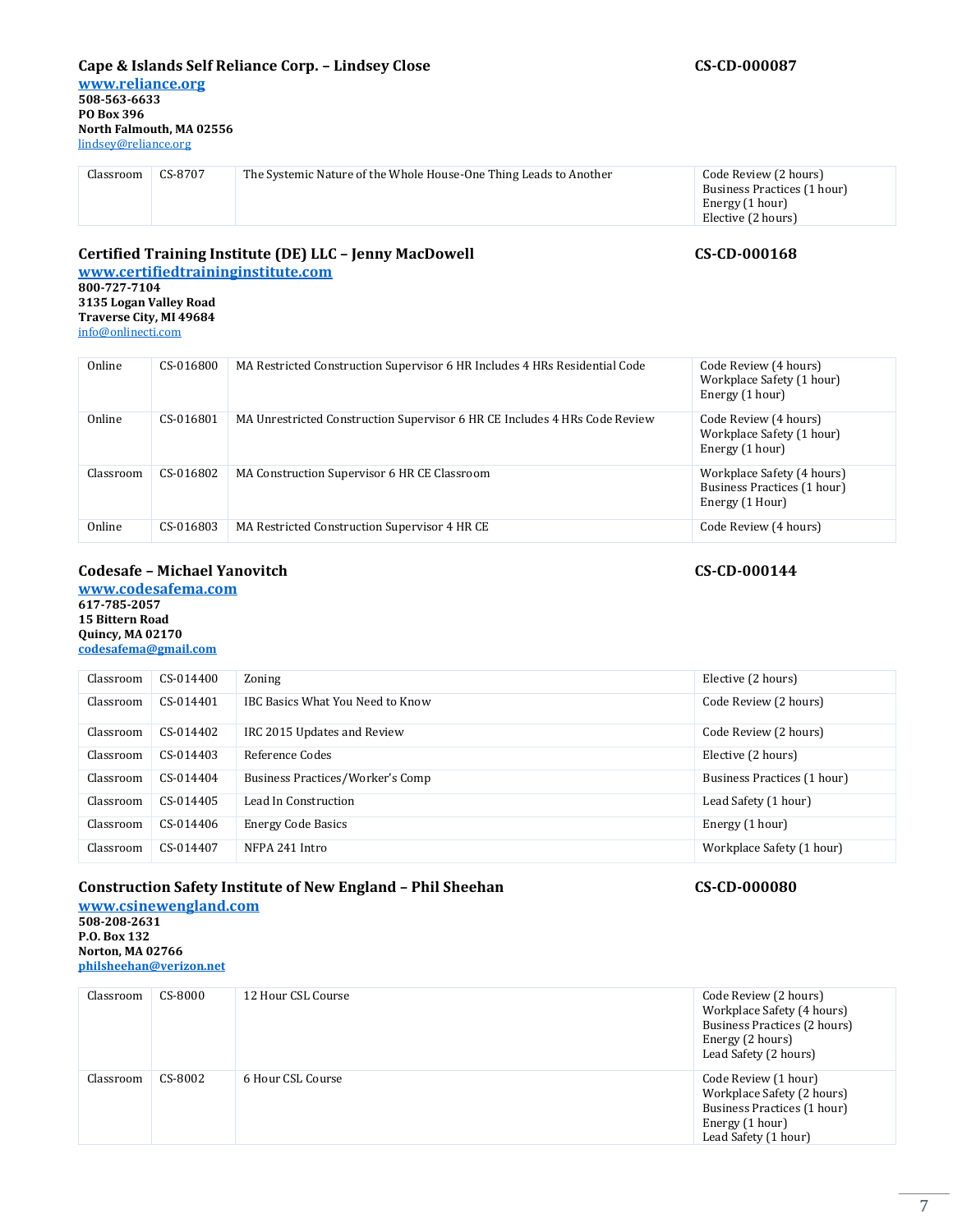# **The Contractor Coaching Partnership, Inc. – Mark Paskell CS-CD-000075**

**[www.thecontractorcoachingpartnership.com](http://www.thecontractorcoachingpartnership.com/) 978-422-6354 106 Rowley Hill Road**

**Sterling, MA 01564**

**[mark@thecontractorcoachingpartnership.com](mailto:mark@thecontractorcoachingpartnership.com)**

| Classroom | CS-7502   | <b>Fall Protection for Residential Construction</b>                            | Workplace Safety (1 hour)<br>Business Practices (1 hour)<br>Elective (4 hours) |
|-----------|-----------|--------------------------------------------------------------------------------|--------------------------------------------------------------------------------|
| Classroom | $CS-7511$ | Attic/Roof Insulation, Venting & Energy Code 2015                              | Code Review (1 hour)<br>Energy (2 hours)                                       |
| Classroom | $CS-7513$ | Managing Change Orders on your Projects                                        | Business Practices (1 hour)                                                    |
| Classroom | $CS-7514$ | TOP 10 OSHA MOST CITED 2019                                                    | Workplace Safety (1 hour)                                                      |
| Classroom | $CS-7515$ | Using DOE Building America Solution Center Tools For High Performance Building | Energy (1 hour)                                                                |
| Classroom | $CS-7516$ | IRC 2015 Code Review Significant Changes 2009-2015                             | Code Review (3 hours)                                                          |
| Classroom | CS-7517   | Permit Requirements for COVID-19 Safety Plan                                   | Code Review (1 hour)                                                           |

### **CSI-Construction Supervisor Institute - Cathy Wnek CS-CD-000029**

**[www.csi-institute.net](http://www.csi-institute.net/) 978-566-1366 P.O. Box 2078 Methuen, MA 01844 [cmwnek@hotmail.com](mailto:cmwnek@hotmail.com)**

| Online    | $CS-2900$ | Make Safety Your Blueprint for Success                                                               | Workplace Safety (3 hours)         |
|-----------|-----------|------------------------------------------------------------------------------------------------------|------------------------------------|
| Classroom | $CS-2901$ | Lead Paint - EPA RRP Renovation, Repair & Painting<br>and MA Dept of Labor Standards Rules - 2 hours | Lead (2 hours)                     |
| Online    | $CS-2902$ | Laws & Statutes, Licenses, Insurance & Workman's<br>Compensation _ Business Practices                | Business/Workers Comp<br>(3 hours) |
| Classroom | $CS-2903$ | Energy - The Stretch Code in Massachusetts                                                           | Energy (4 hours)                   |
| Classroom | $CS-2904$ | Building Code & Continuing Education                                                                 | Code Review (4 hours)              |

### **Environmental Training Institute, LLC – John Pesce CS-CD-000036**

**[www.masseti.com](http://www.eeba.org/) 781-569-6050 440 Main Street Melrose, MA 02176 [john.pesce@masseti.com](mailto:nancy@eeba.org)**

| Classroom | $CS-3602$ | Home Energy and Solar Equipment/Basics for the Construction Supervisor | Code Review (2 hours)<br>Energy (2 hours)                                                                |
|-----------|-----------|------------------------------------------------------------------------|----------------------------------------------------------------------------------------------------------|
| Classroom | CS-3605   | Environmental Contracts & Insurance                                    | Business Practices (2 hours)                                                                             |
| Classroom | $CS-3606$ | Lead Awareness for the Massachusetts CSL                               | Workplace Safety (2 hours)<br>Business Practices (1 hour)<br>Lead Safety (2 hours)<br>Electives (1 hour) |
| Classroom | CS-3607   | <b>Understanding Deck Construction</b>                                 | Code Review (2 hours)                                                                                    |

### **GNB Voc-Tech High School – Rick Quintin CS-CD-000067**

[www.gnbvt.edu](http://www.gnbvt.edu/) **508-998-3321 ext. 195 1121 Ashley Blvd New Bedford, MA 02745** [rquintin@gnbvt.edu](mailto:rquintin@gnbvt.edu)

| Classroom | CS-6700 | MA Construction Supervisor License Renewal - 12 Hours | Code Review (8 hours)<br>Workplace Safety (1 hour)<br>Business Practices (1 hour) |
|-----------|---------|-------------------------------------------------------|-----------------------------------------------------------------------------------|
|           |         |                                                       | Energy (1 hour)<br>Lead (1 hour)                                                  |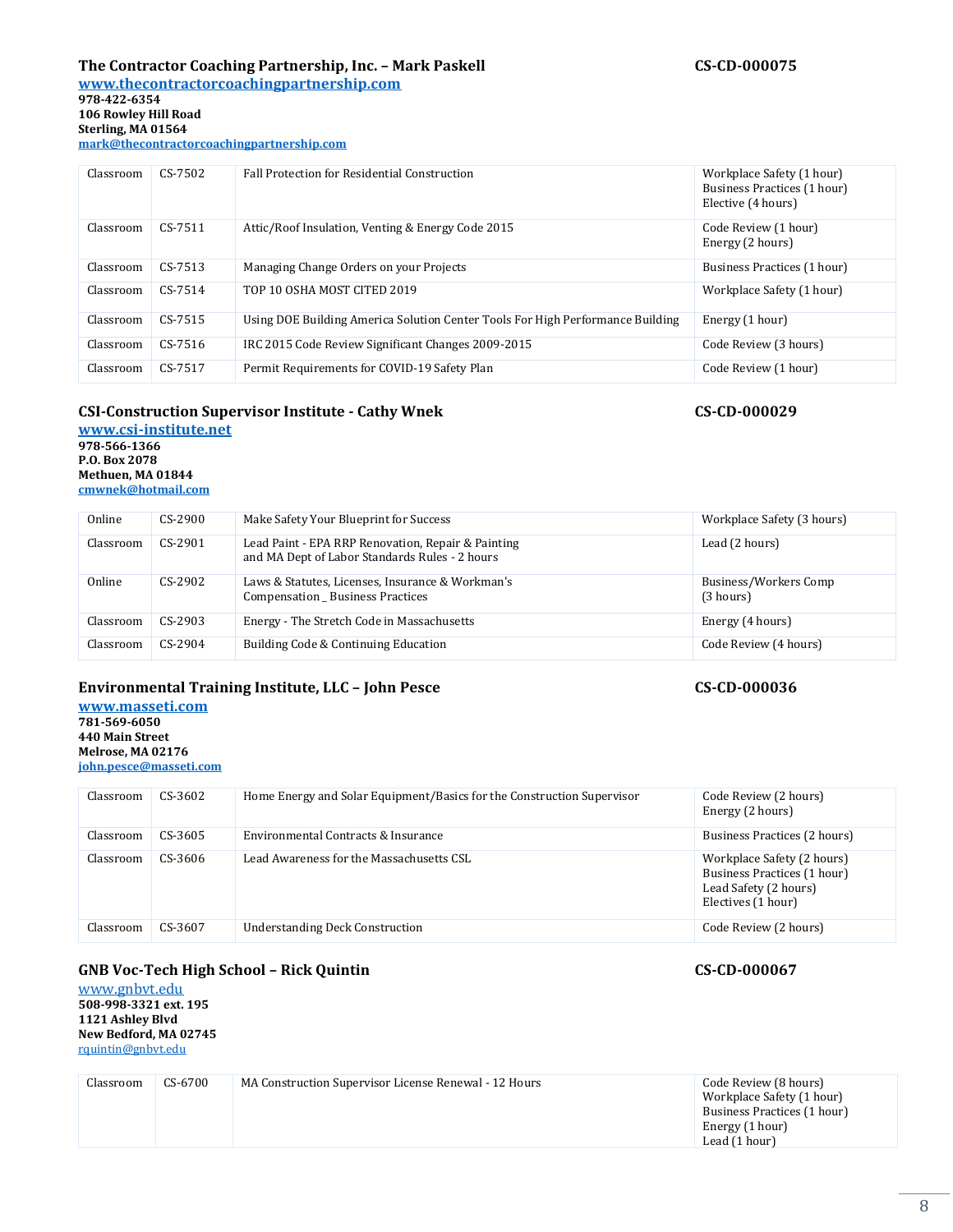#### **Gould Construction Institute – Julie Kelliher CS-CD-000003**

**[www.gwgci.org](http://www.gwgci.org/) 781-270-9990 ext.106 100 Unicorn Park Drive Woburn, MA 01801 [julie@gwgci.org](mailto:julie@gwgci.org)**

| Classroom | $CS-0300$ | MA CSL Continuing Education - Unrestricted - 12 Hours | Code Review (2 hours)<br>Workplace Safety (2 hours)<br>Lead Safe Practices (1 hour)<br>Business Practices (2 hours)<br>Energy (1 hour)<br>Elective (4 hours) |
|-----------|-----------|-------------------------------------------------------|--------------------------------------------------------------------------------------------------------------------------------------------------------------|
| Classroom | CS-0301   | MA CSL Continuing Education 6 Hours                   | Code Review (4 hours)<br>Workplace Safety (2 hours)                                                                                                          |

#### **Greater Boston Code Consultants - Peter McLaughlin CS-CD-000005**

**[www.masscodeprep.com](http://www.masscodeprep.com/) 781 561 1440 Medford, MA 02155**

**[masscodeprep@gmail.com](mailto:masscodeprep@gmail.com)**

| Classroom | CS-0500    | OSHA \ Workplace Safety                                     | Workplace Safety (6 hours)                                    |
|-----------|------------|-------------------------------------------------------------|---------------------------------------------------------------|
| Classroom | $CS-0.501$ | Residential Requirements of the Energy Code                 | Code Review (2 hours)<br>Energy (2 hours)                     |
| Classroom | CS-0502    | Code Review, IBC (international Building Code)              | Code Review (2 hours)                                         |
| Classroom | CS-0503    | Code Review, IRC (International Residential Code)           | Code Review (2 hours)                                         |
| Classroom | $CS-0.504$ | Workman's' Compensation for Contractors                     | Business Practices (2 hours)                                  |
| Classroom | CS-0505    | Understanding the 2015 International Existing Building Code | Code Review (2 hours)<br>Energy (1 hour)<br>Elective (1 hour) |
| Classroom | CS-0506    | Workers Compensation, Lead Safe Practices                   | Business Practices (1 hour)<br>Lead Safety (1 hour)           |
| Classroom | CS-0507    | Understanding the Building Permit Application Process       | Elective (2 hours)                                            |

#### **Henkel Corporation – Tom Harris CS-CD-000133**

**[www.ositough.com](http://www.ositough.com/) 440-570-2261 26235 First St. Westlake, OH 44145 [thomas.harris@henkel.com](mailto:sdoucette@hbrawm.com)**

| Classroom | CS-013300 | OSI Certified Installer | Energy (1 hour)   |
|-----------|-----------|-------------------------|-------------------|
|           |           |                         | Elective (1 hour) |

### **Home Builders & Remodelers Association of Western Mass – Laurie Bonano CS-CD-000007**

**[www.hbrawm.com](http://www.hbrawm.com/) 413-733-3126 240 Cadwell Drive Springfield, MA 01104 [bookkeeper@hbrawm.com](mailto:sdoucette@hbrawm.com)**

| Classroom | CS-0701   | Constructing, Building and Operating a Super Insulated Home                | Energy (1 hour)<br>Elective (1 hour)                |
|-----------|-----------|----------------------------------------------------------------------------|-----------------------------------------------------|
| Classroom | CS-0702   | Construction Contracts and Compliance with Mass General Laws Chapter 142A  | Code Review (1 hour)<br>Business Practices (1 hour) |
| Classroom | CS-0708   | Mechanic's Lien and Compliance with Massachusetts General Laws Chapter 254 | Business Practices (1 hour)<br>Elective (1 hour)    |
| Classroom | $CS-0710$ | Fall Prevention & Silica Exposure                                          | Workplace Safety (1 hour)<br>Business (1 hour)      |
| Classroom | $CS-0713$ | Keeping Moisture Out: Flashing Details to Prevent Water Intrusion          | Code Review (1 hour)<br>Elective (1 hour)           |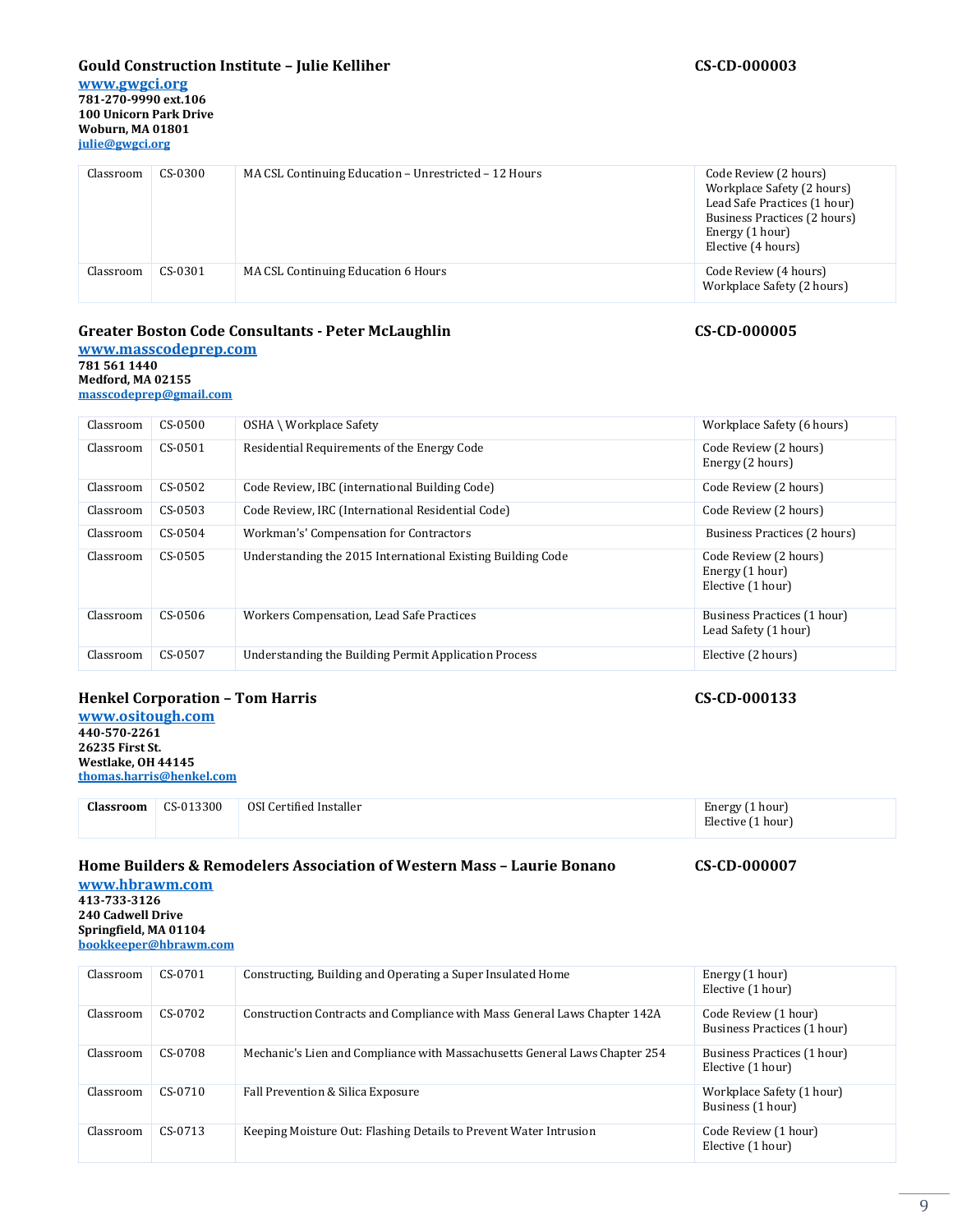| Classroom | $CS-0715$ | <b>Avoiding Costly Construction Mistakes</b>                                   | Code Review (1 hour)<br>Elective (1 hour)                |
|-----------|-----------|--------------------------------------------------------------------------------|----------------------------------------------------------|
| Classroom | CS-0717   | Transition from the 8th Edition to 9th Edition MA State Building Code 780 CMR  | Code Review (4 hours)                                    |
| Classroom | CS-0718   | Understanding Energy and Solar Electric Systems for Construction Professionals | Business Practices (1 hour)<br>Energy (1 hour)           |
| Classroom | CS-0719   | Multi-Employee Worksite for Construction Industry                              | Business Practices (1 hour)<br>Workplace Safety (1 hour) |
| Classroom | $CS-0720$ | <b>HVAC Systems for Today &amp; Tomorrow</b>                                   | Code Review (1 hour)<br>Energy (1 hour)                  |
| Classroom | $CS-0721$ | <b>IECC 2018</b>                                                               | Code Review (1 hour)<br>Energy (1 hour)                  |
| Classroom | CS-0722   | Net Zero Homes and Beyond                                                      | Code Review (1 hour)<br>Energy (1 hour)                  |

### **Home Builders & Remodelers Association of Western Mass\_2 – Joshua Nolan CS-CD-000109**

| Classroom | CS-010901 | Building an Airtight Home                                 | Code Review (1 hour)<br>Energy (1 hour)                   |
|-----------|-----------|-----------------------------------------------------------|-----------------------------------------------------------|
| Online    | CS-010911 | Transition from 8th Ed to 9th Ed MA Building Code CMR 780 | Code Review (4 hours)                                     |
| Classroom | CS-010912 | Pro First Aid Training & Stop the Bleed                   | Workplace Safety (2 hours)<br>Business Practices (1 hour) |

#### **Home Builders & Remodelers Association of Western Mass\_3 Andrew Crane CS-CD-000160**

| Classroom | CS-016000 | <b>Bloodborne Pathogens</b> | Business Practices (1 hour)                       |
|-----------|-----------|-----------------------------|---------------------------------------------------|
| Classroom | CS-016001 | Lead Safety                 | Workplace Safety (1 hour)<br>Lead Safety (1 hour) |
| Classroom | CS-016002 | <b>Building Science</b>     | Code Review (2 hours)                             |
| Classroom | CS-016003 | <b>Building Planning</b>    | Code Review (2 hours)                             |

### **Home Builders & Remodelers Association of Cape Cod – Christopher Flanagan CS-CD-000011 [www.capecodbuilders.org](http://www.capecodbuilders.org/)**

**774-330-3140 3 Patti Page Way Centerville, MA 02632 [chrisf@capecodbuilders.org](mailto:chrisf@capecodbuilders.org)**

| Classroom | $CS-1127$ | Kitchen Ventilation                                 | Elective (2 hours)          |
|-----------|-----------|-----------------------------------------------------|-----------------------------|
| Classroom | $CS-1135$ | Understanding Snow Loading on Roof Structures       | Code Review (1 hour)        |
| Classroom | $CS-1136$ | COVID-19 Workplace Safety Course                    | Workplace Safety (1 hour)   |
| Classroom | $CS-1137$ | Legislative Dinner - State of the Building Industry | Business Practices (1 hour) |
| Online    | $CS-1138$ | Housing & Economic Forecast                         | Business Practices (1 hour) |
| Classroom | $CS-1139$ | Safe Evacuation                                     | Workplace Safety (1 hour)   |
| Classroom | $CS-1140$ | Mass Save Residential New Construction Program      | Energy (1 hour)             |

# **Home Builders& Remodelers Association of Central Massachusetts - Guy Webb CS-CD-000009**

**[www.bacm.com](http://www.bacm.com/) 508-791-5595 51 Pullman Street Worcester, MA 01606 [guy@bacm.com](mailto:guy@bacm.com)**

| Classroom | CS-0921 | Multi-Employer Worksite for Construction Industry | Workplace Safety (1 hour)<br>Business Practices (1 hour) |
|-----------|---------|---------------------------------------------------|----------------------------------------------------------|
| Classroom | CS-0922 | 2015 to 2018 IECC Changes                         | Code Review (1 hour)<br>Energy (1 hour)                  |
| Classroom | CS-0923 | Stop the Bleed                                    | Business Practices (1 hour)<br>Workplace Safety (1 hour) |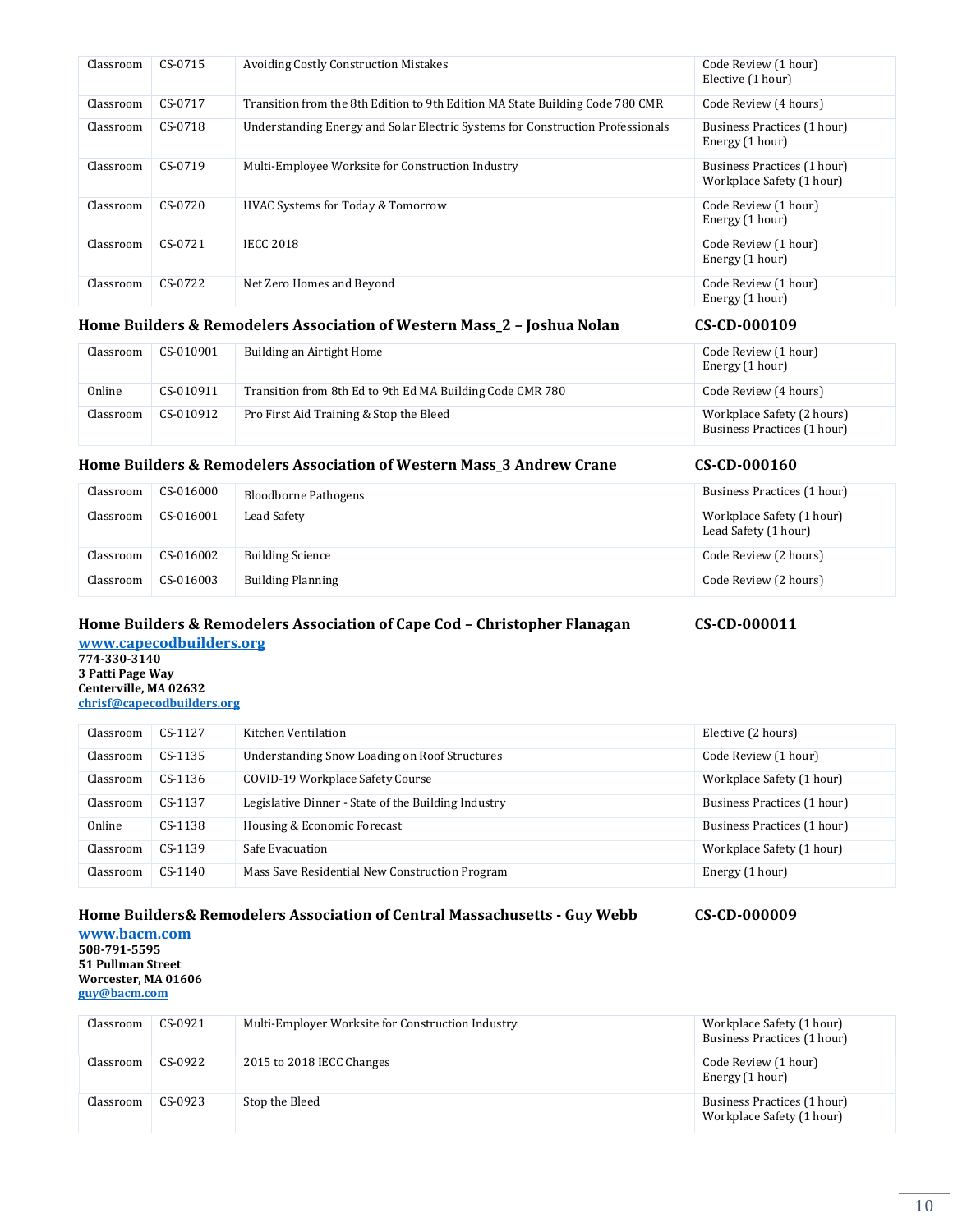| Online | CS-0925 | COVID-19 Exposure Prevention, Preparedness and Response Plan Certification | Workplace Safety (1 hour) |
|--------|---------|----------------------------------------------------------------------------|---------------------------|
|        |         | Training                                                                   |                           |

#### **Home Builders& Remodelers Association of Central Massachusetts - Patricia Chalifoux CS-CD-000099** [pat@hbracm.com](mailto:pat@hbracm.com)

| Classroom | CS-009902 | <b>Construction Law Risk Management</b> | Business Practices (1 hour) |
|-----------|-----------|-----------------------------------------|-----------------------------|
|           |           |                                         | Elective (1 hour)           |

### Huber Engineered Woods - Don Simon CS-CD-000159

[don.simon@huber.com](mailto:pat@hbracm.com)

| Classroom | CS-015900 | Zip System: A Building Envelope That Works | Elective (1 hour)    |
|-----------|-----------|--------------------------------------------|----------------------|
| Classroom | CS-015901 | <b>Strategy to Process: Foundations</b>    | Code Review (1.5)    |
| Classroom | CS-015902 | Strategy to Process: Above Grade Walls     | Code Review (1.5)    |
| Classroom | CS-015903 | <b>Strategy to Process: Roofs</b>          | Code Review (1.5)    |
| Classroom | CS-015904 | Strategy to Process: Building Assemblies   | Code Review (4.5)    |
| Classroom | CS-015905 | Building Envelope Hands - On Tour          | Code Review (1 hour) |

### **ICF – William D'Arrigo CS-CD-000147**

**[www.icf.com](http://www.icf.com/) 413-388-3372 100 Cambridgepark Drive, Suite 501 Cambridge, MA 01702 [will.darrigo@icf.com](mailto:armando@massrrptraining.com)**

| Classroom CS-014700 | Zero Net Energy and High Performance Construction | Energy (2 hours) |
|---------------------|---------------------------------------------------|------------------|
| Classroom CS-014701 | High Performance Construction                     | Energy (1 hour)  |

### **Integrated House Wrights, LLC - Armando Pereira CS-CD-000004**

**<http://www.mass-csl-ceus.com/> 508-291-1061 ext.100 P.O. Box 775 West Wareham, MA 02576** [armando@cdbsdesigns.com](mailto:armando@cdbsdesigns.com)

| Classroom | CS-0400 | Renovation, Repair and Painting Certification                         | Workplace Safety (2 hours)<br>Business Practices (1 hour)<br>Lead Safety (2 hours)<br>Electives (3 hours)                                        |
|-----------|---------|-----------------------------------------------------------------------|--------------------------------------------------------------------------------------------------------------------------------------------------|
| Classroom | CS-0401 | Moderate Risk Deleading Option for<br>Lead-Safe Renovator Supervisors | Workplace Safety (1.5 hours)<br>Lead Safety (1.5 hours)<br>Business Practices (1 hour)                                                           |
| Classroom | CS-0402 | Site Safety and Residential Fall Protection                           | Workplace Safety (3 hours)<br>Business Practices (1 hour)                                                                                        |
| Classroom | CS-0403 | <b>Construction Supervisor Knowledge Standards</b>                    | Code Review (1 hour)<br>Workplace Safety (1 hour)<br>Business Practices (1 hour)<br>Energy (1 hour)<br>Lead Safety (1 hour)<br>Elective (1 hour) |
| Classroom | CS-0404 | Energy Conservation and GHS System Overview                           | Workplace Safety (2 hours)<br>Energy (1 hour)                                                                                                    |
| Classroom | CS-0407 | Contract Writing, Chapter 93A, and Codes                              | Code Review (4 hours)<br>Business Practices (2 hours)                                                                                            |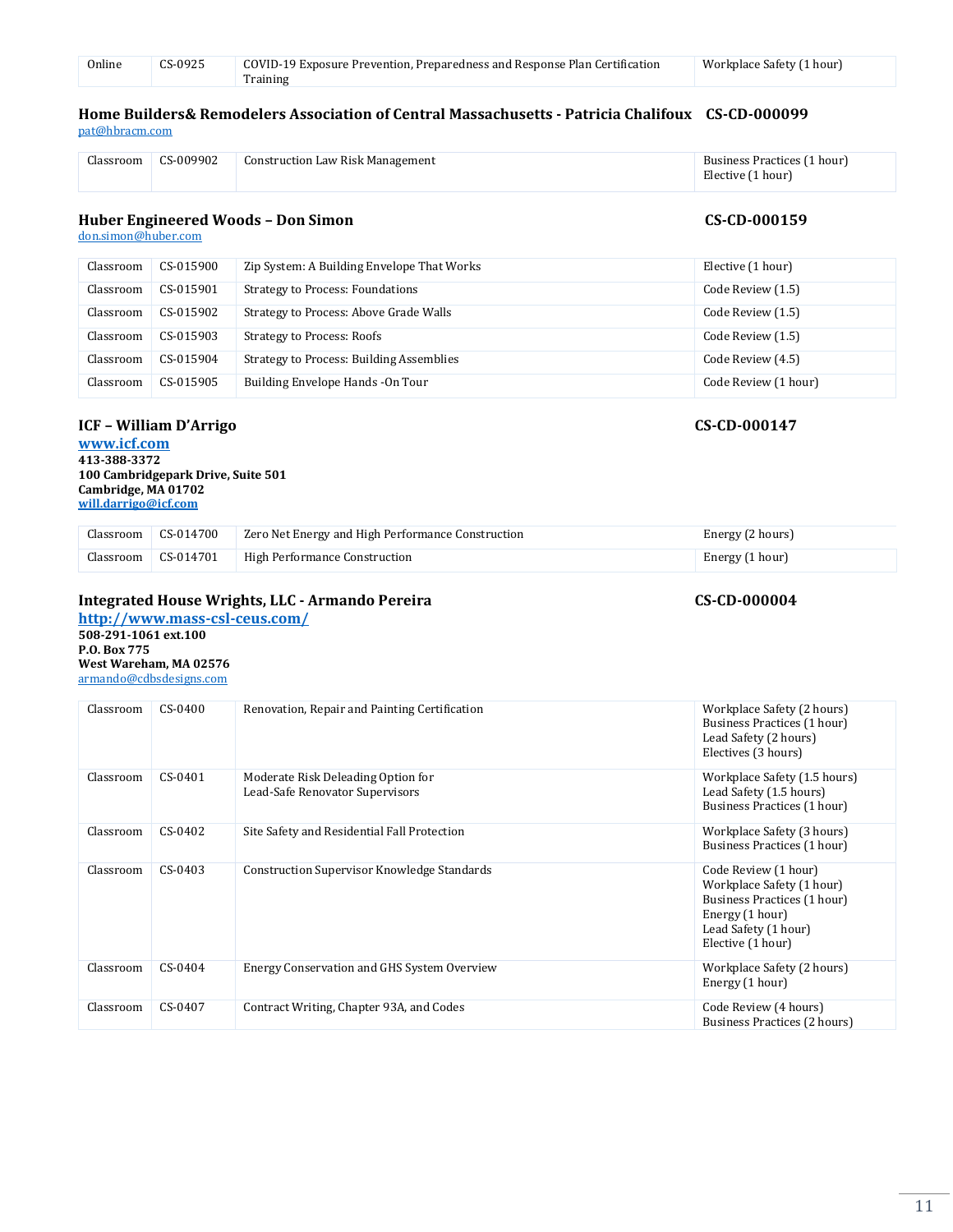# **(IEE) Institute for Environmental Education - Wendy Johnson CS-CD-000021**

**[www.ieetrains.com](http://www.ieetrains.com/) 978-658-5272 16 Upton Drive Wilmington, MA 01887 [wjohnson@ieetrains.com](mailto:wjohnson@ieetrains.com)**

| Classroom | $CS-2101$ | <b>Lead Safe Practices</b>                                                               |                                 | Lead Abatement (1 hour)                                                                                   |
|-----------|-----------|------------------------------------------------------------------------------------------|---------------------------------|-----------------------------------------------------------------------------------------------------------|
| Classroom | $CS-2102$ | Workplace Safety                                                                         |                                 | Workplace Safety (2 hours)                                                                                |
| Classroom | CS-2103   | MA Lead-Safe Renovation Supervisor                                                       |                                 | Workplace Safety (2 hours)<br>Business Practices (1 hour)<br>Lead Safety (2 hours)<br>Electives (3 hours) |
| Classroom | $CS-2104$ | MA Lead-Safe Renovation Supervisor Refresher                                             |                                 | Workplace Safety (2 hours)<br>Lead Safety (2 hours)                                                       |
| Classroom | CS-2106   | <b>Asbestos Awareness</b>                                                                |                                 | Workplace Safety (2 hours)                                                                                |
| Classroom | CS-2107   | Contractor/Supervisor Deleader Refresher                                                 |                                 | Workplace Safety (2 hours)<br>Business Practices (1 hour)<br>Lead Safety (2 hours)<br>Electives (3 hours) |
| Classroom | CS-2109   | <b>Fall Protection Training</b>                                                          |                                 | Workplace Safety (4 hours)                                                                                |
| Classroom | $CS-2111$ | Business Practices, Code Review 9th Edition & IECC 2015 Review                           |                                 | Code Review (4 hours)<br>Business Practices (1 hour)<br>Energy (1 hour)                                   |
| Classroom | $CS-2113$ | <b>Fall Protection Awareness</b>                                                         |                                 | Workplace Safety (2 hours)                                                                                |
|           |           | 12 Hours Construction Supervisor Continuing Education will be satisfied after attending: |                                 | CS-2101, 2102, 2109, 2111 and 2106                                                                        |
|           |           | 10 Hours Construction Supervisor Continuing Education will be satisfied after attending: | CS-2101, 2102, 2103, 2109, 2111 |                                                                                                           |
|           |           | 6 Hours Construction Supervisor Continuing Education will be satisfied after attending:  | CS-2101, 2102, 2111             |                                                                                                           |

#### **Joslin CSL ED – Sam Joslin CS-CD-000053 978-618-4430 11 Wayne Street Bradford, MA 01835**

**[samjoslin@comcast.net](mailto:samjoslin@comcast.net)**

| CS-5307<br>Code Compliance for Single and Two-Family Dwellings<br>Code Review (4 hours)<br>Classroom<br>Energy (2 hours) |  | Koning Enterprises Inc. dba Contractors Institute - Rhonda Koning | CS-CD-000143 |
|--------------------------------------------------------------------------------------------------------------------------|--|-------------------------------------------------------------------|--------------|
|                                                                                                                          |  |                                                                   |              |

#### **727-861-7225 8301 Joliet Street Hudson, FL 34667 [rhondak@koning.com@koning.com](mailto:rkoti@psdconsulting.com) [zadar@koning.com](mailto:zadar@koning.com)**

| Classroom | CS-014300 | NFPA 70: The National Electrical Code - Classroom | Code Review (6 hours)                                                                                                                              |
|-----------|-----------|---------------------------------------------------|----------------------------------------------------------------------------------------------------------------------------------------------------|
| Classroom | CS-014301 | Home Inspection Principles - Classroom            | Code Review (4 hours)<br>Workplace Safety (1 hour)<br>Business Practices (1 hour)<br>Energy (1 hour)<br>Lead Safety (1 hour)<br>Elective (4 hours) |

### **LeadSMART Training Solutions, Inc. - Peter Lawton CS-CD-000044**

**[www.leadsmarttraining.com](http://www.leadsmarttraining.com/) 508-735-6041 36 Canal St Somersworth, NH [peter@leadsmarttraining.com](mailto:peter@leadsmarttraining.com)**

| Classroom | $CS-4401$ | Renovation, Repair and Painting Certification | Workplace Safety (2 hours)<br>Business Practices (1 hour) |
|-----------|-----------|-----------------------------------------------|-----------------------------------------------------------|
|           |           |                                               | Lead Safety (2 hours)<br>Electives (3 hours)              |

# 12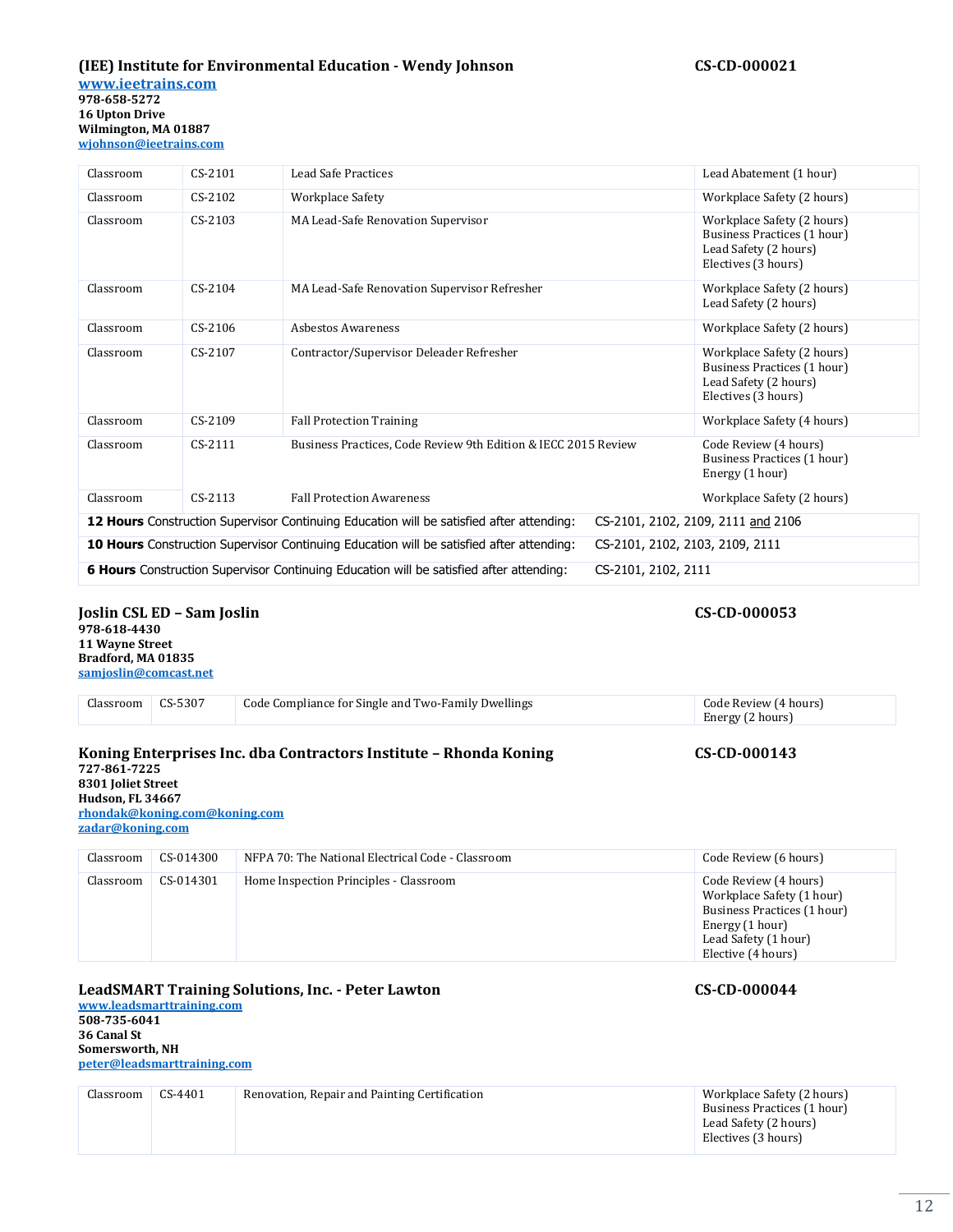| Classroom | $CS-4403$ | CSL 4 CEU Training                  | Code Review (2 hours)<br>Energy (2 hours)                                                                                                    |
|-----------|-----------|-------------------------------------|----------------------------------------------------------------------------------------------------------------------------------------------|
| Classroom | CS-4404   | CSL 12 CEU Training                 | Code Review (2 hours)<br>Workplace Safety (2 hours)<br>Business (2 hours)<br>Energy (2 hours)<br>Lead Safety (2 hours)<br>Elective (2 hours) |
| Classroom | CS-4407   | RRP - Refresher                     | Workplace Safety (1 hour)<br>Business Practices (1 hour)<br>Lead Safety (2 hours)                                                            |
| Classroom | CS-4410   | 6 CEU Program Day 1                 | Code Review (3 hours)<br>Business (1 hour)<br>Energy (2 hours)                                                                               |
| Classroom | CS-4411   | <b>Understanding Vapor Barriers</b> | Code Review (1 hour)                                                                                                                         |
| Classroom | CS-4412   | 6 CEU Program Day 2                 | Code Review (3 hours)<br>Workplace Safety (2 hours)<br>Lead Safety (1 hour)                                                                  |
| Classroom | $CS-4413$ | Lead - Dangers of Dust              | Lead Safety (1 hour)                                                                                                                         |
| Classroom | $CS-4414$ | Silica Training                     | Workplace Safety (3 hours)<br>Business Practices (1 hour)                                                                                    |
|           |           |                                     |                                                                                                                                              |

# **M.E.P. Con. Ed., LLC – Christian Magoun CS-CD-000166**

**[www.mepcpned.com](http://www.mepcpned.com/) 508-746-3724 Kingston, MA 02364 [chris@mepconed.com](mailto:chris@mepconed.com)**

| Online | CS-016600 | Massachusetts CSL Continuing Education 6 Hour Online Course | Business Practices (2 hours)<br>Energy (1 hour)<br>Lead Safety (1 hour)<br>Elective (2 hour) |  |
|--------|-----------|-------------------------------------------------------------|----------------------------------------------------------------------------------------------|--|
|        |           |                                                             |                                                                                              |  |

#### **Martha's Vineyard Builders Association – Lisa Gazzaniga CS-CD-000150 508-277-2674 PO Box 290 Vineyard haven, MA 02568**

**gazzal@comcast.net**

| Classroom | CS-015004 | 2019 Code Compliance                      | Code Review (2 hours)                                     |
|-----------|-----------|-------------------------------------------|-----------------------------------------------------------|
| Classroom | CS-015006 | <b>Understanding Construction Risk</b>    | Workplace Safety (2 hours)                                |
| Classroom | CS-015007 | Understanding the OSHA Process            | Workplace Safety (2 hours)                                |
| Classroom | CS-015008 | <b>Understanding Financial Statements</b> | Business Practices (2 Hours)                              |
| Classroom | CS-015009 | <b>Small Firm Practices</b>               | Workplace Safety (1 hour)<br>Business Practices (5 hours) |
| Classroom | CS-015010 | A Simple Tool for Your Business           | Business Practices (1 hour)                               |
| Classroom | CS-015011 | Managing Cash Flow                        | Business Practices (1 hour)                               |

# **Mary Chabot Training - Mary Chabot CS-CD-000040**

**[www.rrpepa.com](http://www.rrpepa.com/) 508-826-5757 62 Pond Court Webster, MA 01570-1404 [mary@marychabot.com](mailto:mary@marychabot.com)**

| Classroom | CS-4000 | Renovation, Repair and Painting Certification                         | Workplace Safety (2 hours)<br>Business Practices (1 hour)<br>Lead Safety (2 hours)<br>Electives (3 hours) |
|-----------|---------|-----------------------------------------------------------------------|-----------------------------------------------------------------------------------------------------------|
| Classroom | CS-4001 | Moderate Risk Deleading Option for<br>Lead-Safe Renovator Supervisors | Workplace Safety (1.5 hour)<br>Lead Safety (1.5 hours)<br>Business Practices (1 hour)                     |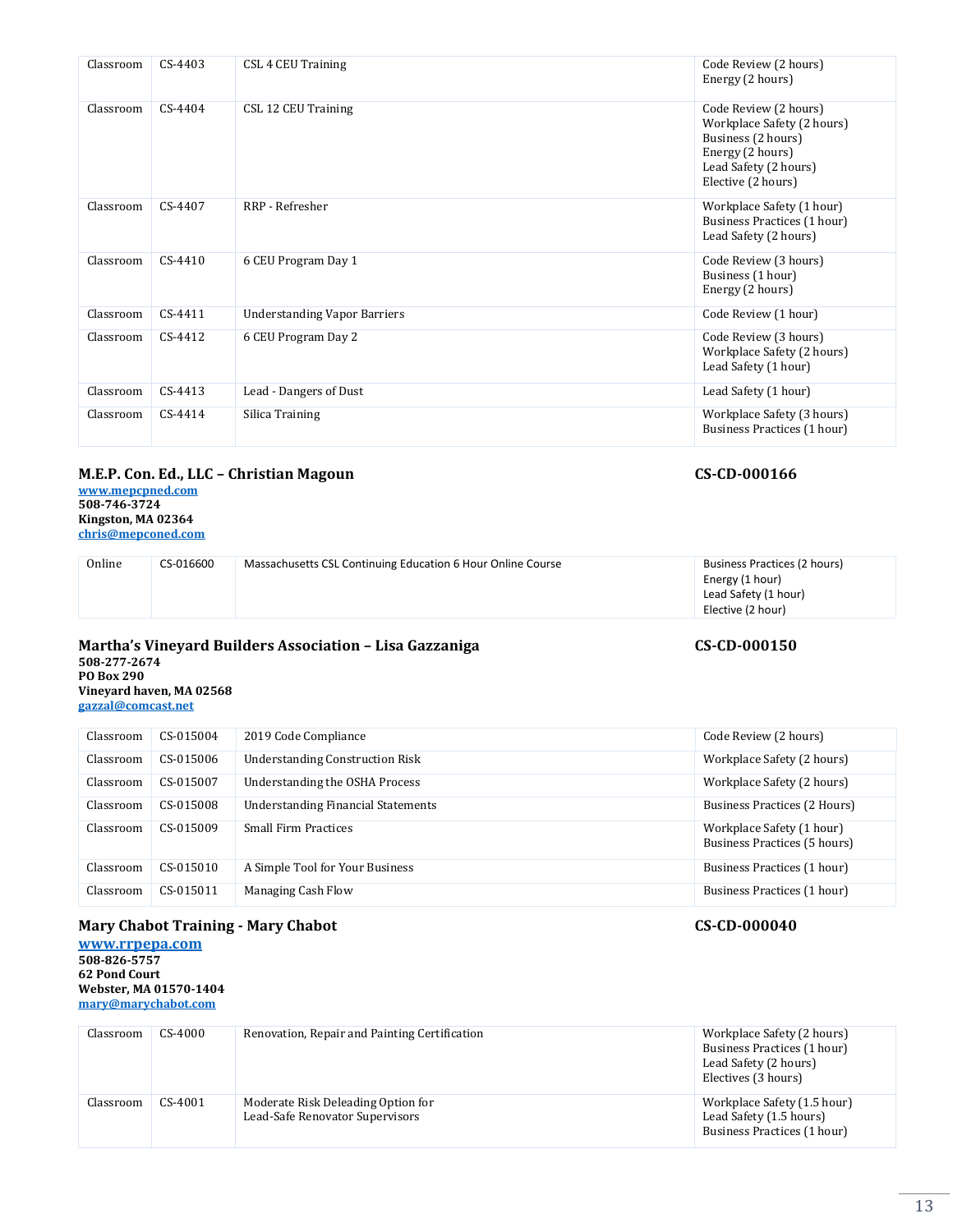| Jlassroom | CS-4004 | 4 Hour Refresher RRP | Code Review (2 hours)      |
|-----------|---------|----------------------|----------------------------|
|           |         |                      | Workplace Safety (2 hours) |

### **Mass Construction Consultants – Joseph Kelly CS-CD-000145**

**[www.massconstruction.org](http://www.massconstruction.org/) 617-549-0594 63 Westover Street West Roxbury, MA 02132 [joe@massconstruction.org](mailto:joe@massconstruction.org)**

| Classroom | CS-014500 | Fire Prevention Program Manager Review  | Workplace Safety (2 hours)                         |
|-----------|-----------|-----------------------------------------|----------------------------------------------------|
| Classroom | CS-014501 | Review of NFPA 241                      | Code Review (1 hour)                               |
| Classroom | CS-014502 | Electrical Systems 101                  | Elective (1 hour)                                  |
| Classroom | CS-014503 | Fire Alarm Systems 101                  | Elective (1 hour)                                  |
| Classroom | CS-014504 | Navigating the permitting process       | Code Review (1hour)<br>Business Practices (1 hour) |
| Classroom | CS-014505 | Code Review                             | Code Review (2 hours)                              |
| Classroom | CS-014506 | Code Changes                            | Code Review (2 hours)                              |
| Classroom | CS-014507 | Energy                                  | Energy (1 hour)                                    |
| Classroom | CS-014508 | <b>HVAC Basics</b>                      | Code Review (2 hours)                              |
| Classroom | CS-014509 | Life Safety Impairments                 | Code Review (2 hours)                              |
| Classroom | CS-014510 | <b>Managing Difficult Conversations</b> | Business Practices (2 hours)                       |
| Classroom | CS-014511 | Coaching                                | Business Practices (2 hours)                       |

### **Mass Construction Consultants – Krysta Van Ranst CS-CD-000164**

**[www.massconstruction.org](http://www.massconstruction.org/) 617-549-0594 63 Westover Street West Roxbury, MA 02132 [krysta@buildingppl.com](mailto:joe@massconstruction.org)**

# Classroom CS-016400 Goal Setting Communications and CS-016400 Goal Setting Business Practices (2 hours) Classroom CS-016401 Motivate Your Team Business Practices (1 hour) November 2012 Classroom CS-016402 Delegation Communication Business Practices (1 hour) Classroom CS-016403 Building Strong Teams Business Practices (2 hours) Business Practices (2 hours) Classroom CS-016404 Change Management Changement Business Practices (2 hours) Classroom CS-016405 Understanding DISC Profile **Conservation Conservation** Business Practices (2 hours) Classroom CS-016406 Electrical Safety Training Code Review (1 hour) Workplace Safety (1 hour) Elective (1 hour) Classroom CS-016407 Life Safety Systems Code Review (2 hours) Code Review (2 hours) Workplace Safety (1 hour) Classroom Cs-016408 Meeting & Time Management Business Practices (3 hours) Business Practices (3 hours)

#### **Massachusetts CONSTRUCTION School - Michael Zenga CS-CD-000051**

**[www.massconstruction-ce.com](http://www.massconstruction-ce.com/) 857-209-4215 100 Cummings Ctr Ste 426C Beverly, MA 01915**

| Online    | CS-5100 | Business Practices and Workman's Compensation | Business Practices (2 hours) |
|-----------|---------|-----------------------------------------------|------------------------------|
| Online    | CS-5101 | <b>IRC Code Review</b>                        | Code Review (2 hours)        |
| Online    | CS-5102 | Lead Abatement.                               | Lead (2 hours)               |
| Online    | CS-5103 | Energy                                        | Energy (2 hours)             |
| Online    | CS-5104 | Workplace Safety                              | Workplace Safety (2 hours)   |
| Online    | CS-5105 | Chapter 93A & Contractors                     | Elective (2 hours)           |
| Classroom | CS-5106 | Code Review                                   | Code Review (4 hours)        |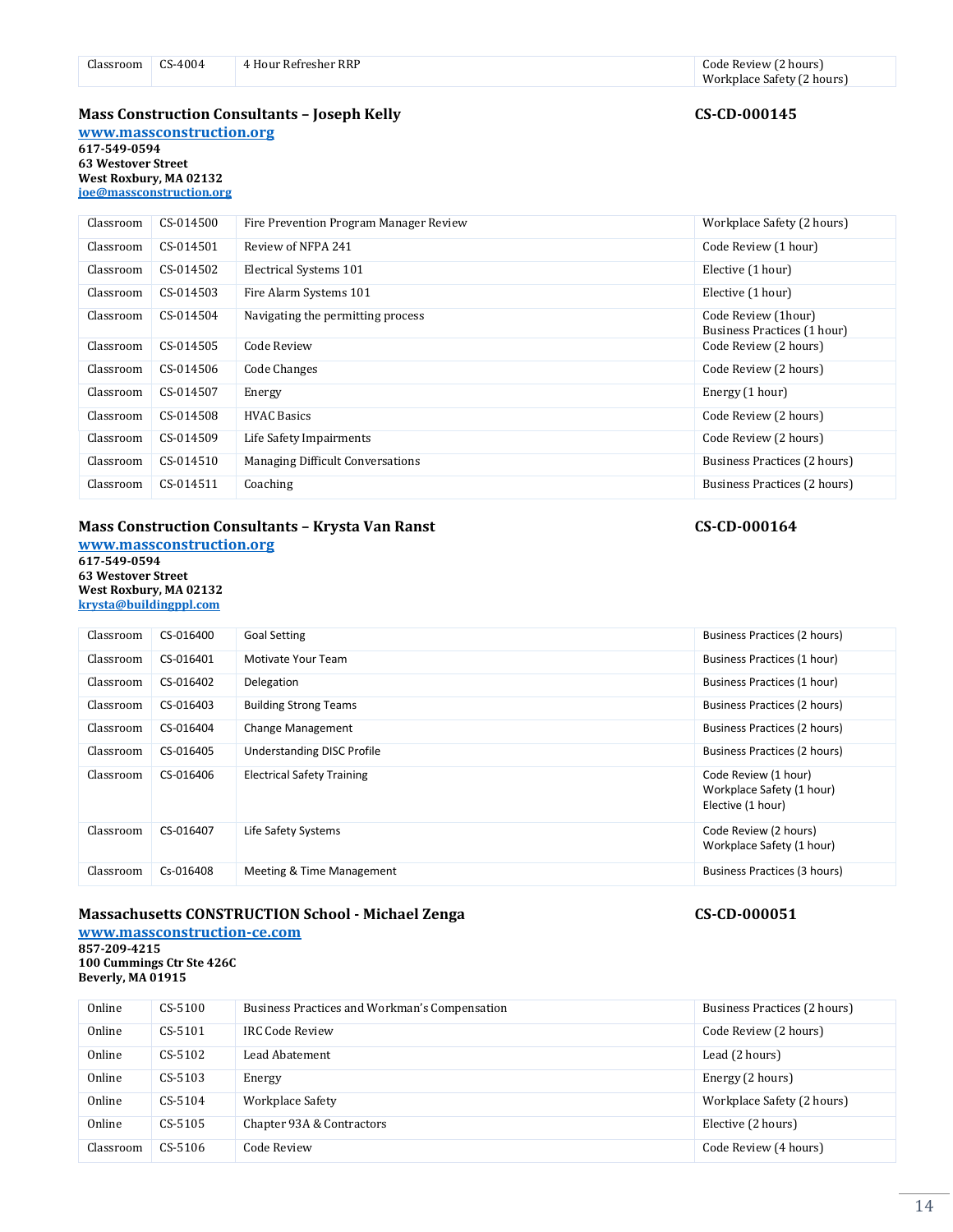### **Mass CSL Exam Prep – Kim Devine CS-CD-000162**

[info@masscslexamprep.com](mailto:info@masscslexamprep.com)

**617-548-0660 1266 Furnace Brook Parkway Quincy, MA 02169**

| Classroom | CS-016200 | Workplace Safety                    | Workplace Safety (2 hours)  |
|-----------|-----------|-------------------------------------|-----------------------------|
| Classroom | CS-016201 | <b>Energy Code</b>                  | Energy code (2 hours)       |
| Classroom | CS-016202 | Lead Safety                         | Lead Safety (2 hours)       |
| Classroom | CS-016203 | Code Review                         | Code Review (4 hours)       |
| Classroom | CS-016204 | Business Practices & Workman's Comp | Business Practices (1 hour) |
| Classroom | CS-016205 | Chapter 93A                         | Code Review (1 hour         |

### **Mass Nail It - Michael Giampietro CS-CD-000023**

### **[www.massnailit.com](http://www.massnailit.com/) 508-488-9874**

**Millis, MA 01757**

| Classroom | CS-2300   | Code Review: IRC & Mass Amendments                                               | Code Review (4 hours)                                                                                           |
|-----------|-----------|----------------------------------------------------------------------------------|-----------------------------------------------------------------------------------------------------------------|
| Classroom | $CS-2301$ | Code Review: IBC, IEBC & Mass Amendments                                         | Code Review (2 hours)                                                                                           |
| Classroom | CS-2302   | Energy IECC                                                                      | Energy (1.5 hours)                                                                                              |
| Classroom | CS-2303   | Business Practices & Workman's Comp                                              | Business/Worker Comp<br>$(1.5 \text{ hours})$                                                                   |
| Classroom | $CS-2304$ | Lead Abatement                                                                   | Lead (1.5 hours)                                                                                                |
| Classroom | CS-2305   | Workplace Safety                                                                 | Workplace Safety (1.5 hours)                                                                                    |
| Classroom | CS-2306   | Wetland Protection Act                                                           | Elective (1.5 hours)                                                                                            |
| Online    | $CS-2310$ | Understanding MASS Zoning M.G.L. 40A on-line                                     | Elective (2 hours)                                                                                              |
| Online    | $CS-2311$ | Building & Fire Working Together on-line                                         | Elective (2 hours)                                                                                              |
| Online    | $CS-2312$ | 6 Hour Bundle: How to Navigate the 9th Edition of the Mass Building Code On-Line | Code Review (6 hours)                                                                                           |
| Online    | $CS-2313$ | 6 Hour Bundle: Mandated Topics On-Line                                           | Workplace Safety (1.5 hours)<br>Business Practices (1.5 hours)<br>Energy (1.5 hours)<br>Lead Safety (1.5 hours) |

### **Mass Nail It, LLC\_2 – Tina Giampietro CS-CD-000094**

| Online | $CS-9400$ | Wetland Protection Act On-Line                                      | Elective (1.5 hours)                                                                                |
|--------|-----------|---------------------------------------------------------------------|-----------------------------------------------------------------------------------------------------|
| Online | CS-9401   | 4 Hour Bundle: IRC 9th Edition Building Code Mandated Topic On-Line | Code Review (4 hours)                                                                               |
| Online | $CS-9402$ | 4 Hour Bundle: Mandated Topics On-Line                              | Workplace Safety (1 hour)<br>Business Practices (1 hour)<br>Energy (1 hour)<br>Lead Safety (1 hour) |

#### **MCM Code Consulting – Christopher Towski CS-CD-000134 978-930-1704 Billerica, MA 01821**

**[mcmcodeconsulting@gmail.com](http://www.nantucketbuildersassociation.org/)**

| Classroom | CS-013400 | Fire Prevention Program Manager / Construction Site Fire Safeguarding | Workplace Safety (1 hour)<br>Code Review (1 hour) |
|-----------|-----------|-----------------------------------------------------------------------|---------------------------------------------------|
|           |           |                                                                       |                                                   |

### **Nantucket Builders Association\_2 – Lauren Sinatra CS-CD-000074**

**[WWW.NANTUCKETBUILDERSASSOCIATION.ORG](http://www.nantucketbuildersassociation.org/) 508-228-1600 P.O. Box 3446 Nantucket, MA 02584 [admin@nantucketbuildersassociation.org](mailto:admin@nantucketbuildersassociation.org)**

| Classroom | CS-7431 | Builders Guide to Annual Town Meeting | Code Review (1 hour)<br>Elective (1 hour)         |
|-----------|---------|---------------------------------------|---------------------------------------------------|
| Classroom | CS-7439 | OSHA, Lead and Spray Foam Safety      | Workplace Safety (1 hour)<br>Lead Safety (1 hour) |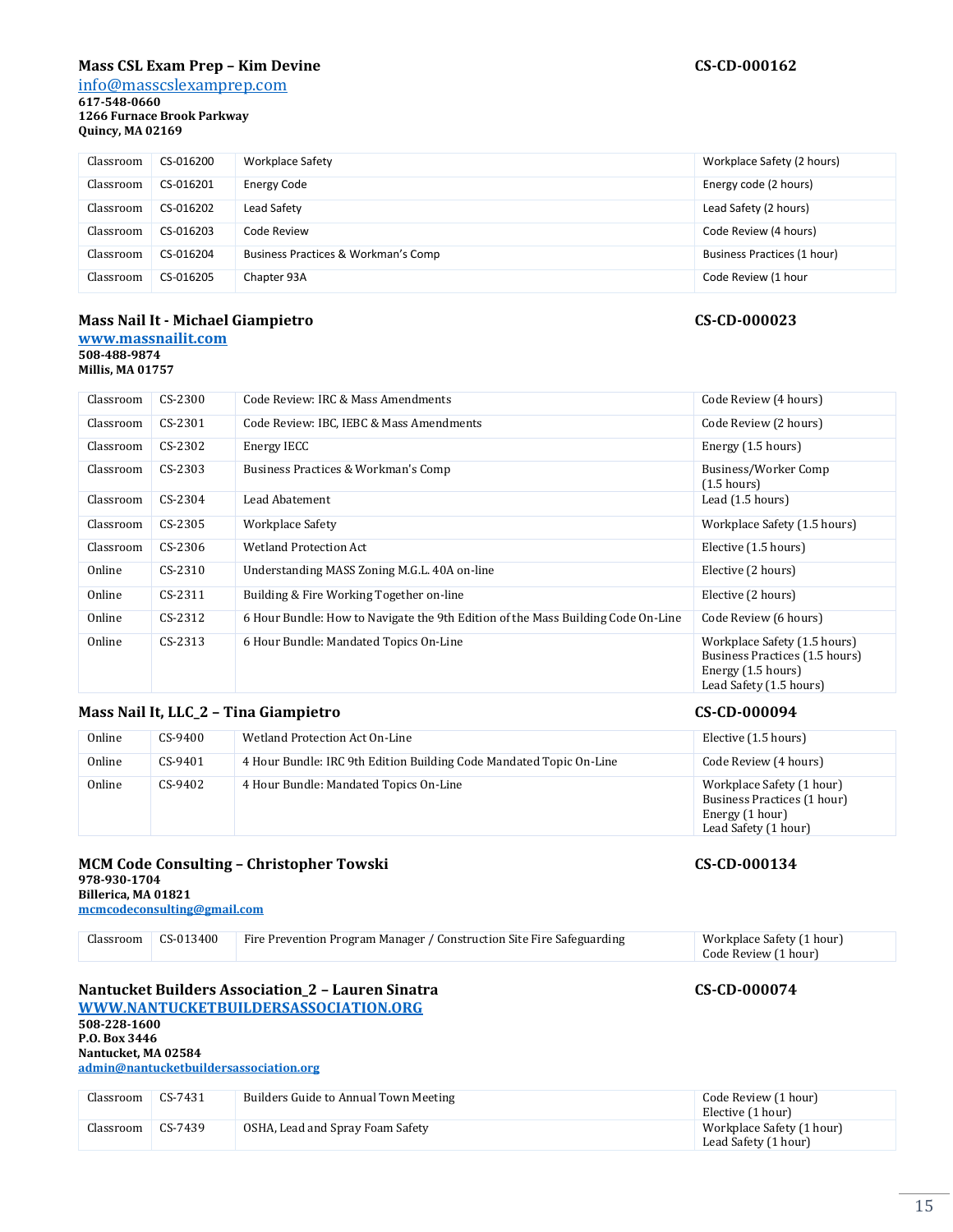| Classroom                                                                                                    | CS-014103 | <b>Reputation Management for Construction Entities</b>     | Business Practices (2 hours) |  |  |  |
|--------------------------------------------------------------------------------------------------------------|-----------|------------------------------------------------------------|------------------------------|--|--|--|
|                                                                                                              |           | North/East Roofing Contractors Association - John Ferrante | CS-CD-000128                 |  |  |  |
| www.nerca.org<br>781-849-0555<br>100 Grossman Drive, Suite 300<br>Braintree, MA 02184<br>jferrante@nerca.org |           |                                                            |                              |  |  |  |
| Classroom                                                                                                    | CS-012802 | Personal Fall Arrest Systems                               | Workplace Safety (2 hours)   |  |  |  |

Business Practices (1 hour)

Business Practices (1 hour)

Elective (1 hour)

| <b>North East Builders &amp; Remodelers Assoc of MA - Carol Myott</b><br>978-858-3555<br>170 Main Street #205<br>Tewksbury, MA 01876<br>carol.myott@gmail.com | CS-CD-000141 |                                                                   |                              |
|---------------------------------------------------------------------------------------------------------------------------------------------------------------|--------------|-------------------------------------------------------------------|------------------------------|
| Classroom                                                                                                                                                     | CS-014100    | The Perfect Storm / Introducing Air Source Heat Pumps to Builders | Energy (1 hour)              |
| Classroom                                                                                                                                                     | CS-014101    | Contract Risk Transfer                                            | Business Practices (2 hours) |

### **978-858-3555 170 Main Str**

# **Tewksbury,**

| carol.myott@gmail.com |           |                                                                               |                                                      |
|-----------------------|-----------|-------------------------------------------------------------------------------|------------------------------------------------------|
| Classroom             | CS-014100 | The Perfect Storm / Introducing Air Source Heat Pumps to Builders             | Energy (1 hour)                                      |
| Classroom             | CS-014101 | Contract Risk Transfer                                                        | Business Practices (2 hours)                         |
| Classroom             | CS-014102 | Civil/Site Permitting & Entitlements From Project Feasibility to Construction | Business Practices (1.5 hours)<br>Elective (5 hours) |

| Classroom | $CS-6104$ | Accessibility & Barrier Free Construction: 521 CMR                                        | Code Review (4 hours)<br>Business Practices (1 hour)<br>Elective (1 hour) |
|-----------|-----------|-------------------------------------------------------------------------------------------|---------------------------------------------------------------------------|
| Classroom | $CS-6105$ | Implementing the 2012 IECC Residential Provisions: MA Energy Code                         | Code Review (2 hours)<br>Business Practices (1 hour)<br>Energy 3 Hours)   |
| Classroom | CS-6108   | Infection Control Risk Assessment (ICRA): Construction Trades Best Practices<br>Awareness | Workplace Safety (8 hours)                                                |
| Classroom | $CS-6109$ | Silica Awareness                                                                          | Workplace Safety (4 hours)                                                |
| Classroom | $CS-6110$ | Rigging Safety                                                                            | Workplace Safety (2 hours)                                                |

Classroom CS-6103 Hazard Communication and Chemical Safety Workplace Safety (4 hours)

# **North Atlantic States Carpenters Training Fund – James Barr CS-CD-000061**

**[www.necarpenterstraining.org](http://www.necarpenterstraining.org/) 508-792-5443**

**13 Holman Road**

**Millbury, MA 01527 jbarr@nasctf.org**

#### Classroom CS-7440 Construction Risk Insurance Construction Risk Insurance Workplace Safety (1 hour) Business Practices (1 hour) Classroom CS-7441 Intro to Solar and Storage Energy (1 hour) Classroom CS-7442 Modern Door Construction Elective (1 hour) Online CS-7443 Local Sewer Regulations Code Review (1 hour) Online CS-7444 Fall Protection & Prevention Contract Contract Contract CS-7444 CS-7444 CONTEXT CONTEXT CONTEXT Classroom CS-7445 The Fully Adhered Building Envelope Code Review (1 hour) Energy (1 hour) Classroom CS-7446 Indoor Air Quality, Why It Is Important Code Review (1 hour) Code Review (1 hour) Energy (1 hour) Classroom CS-7447 Fire Alarm Safety Code Review (1 hour) Workplace Safety (1 hour) Classroom CS-7448 Professional & Integrated Kitchen Design Code Review (1 hour) Elective (1 hour) Classroom CS-7449 Construction Risk Management Workplace Safety (1 hour)

**100 Grossman Drive, Suite 300 Braintree, MA 02184 [jferrante@nerca.org](mailto:jferrante@nerca.org)** Classroom CS-012802 Personal Fall Arrest Systems Classroom CS-012804 I-Code and Technical Issues Update Code Review (2hours) Code Review (2hours)

Classroom CS-012807 Contract Documents Every Contractor Should Have and Use Business Practices (2 hours)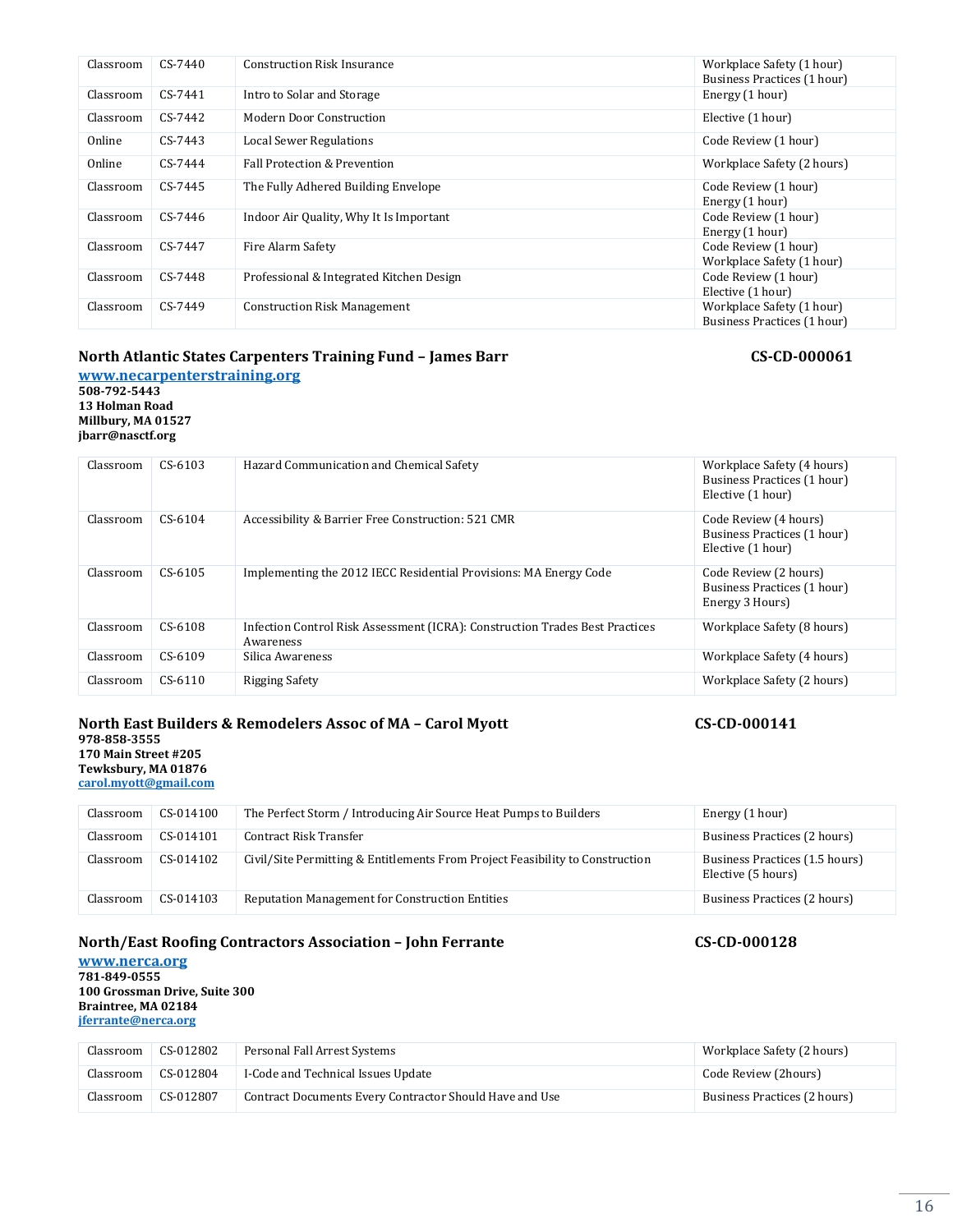#### **NESEA – Northeast Sustainable Energy Association - Susan Farber CS-CD-000086**

**[www.nesea.org](http://www.nesea.org/) 413-774-6051 / 25 20 Federal St Suite 8 Greenfield, MA 01301 [sfarber@nesea.org](mailto:bfraser@nesea.org)**

| Classroom | CS-8627 | Building In and Building Out: Lessons Learned from Deep Energy Retrofits   | Energy (1 hour)                                    |
|-----------|---------|----------------------------------------------------------------------------|----------------------------------------------------|
| Classroom | CS-8628 | Hempcrete 101: Back to the Future for Natural, Carbon-Beneficial Buildings | Energy (1 hour)                                    |
| Classroom | CS-8629 | Finch Cambridge: Truly Affordable Passive House                            | Energy (1 hour)                                    |
| Classroom | CS-8632 | Building Energy Boston 2022 - Day 1                                        | Business Practices (2 hours)<br>Energy (2.5 hours) |
| Classroom | CS-8633 | Building Energy Boston 2022 - Day 2                                        | Business Practices (2 hours)<br>Energy (2.5 hours) |

#### **North Shore Code Consulting - John Barrett CS-CD-000025 781-629-4531 Revere, MA 02151 [northshorecodeconsulting@comcast.net](mailto:northshorecodeconsulting@comcast.net)**

| Classroom | $CS-2500$ | Concrete Lecture Workshop                     | Elective (1.5 hours)                 |
|-----------|-----------|-----------------------------------------------|--------------------------------------|
| Classroom | $CS-2501$ | Masonry Lecture Workshop                      | Elective (1.5 hours)                 |
| Classroom | $CS-2502$ | Building Code One and Two Family Dwellings    | Code Review (3 hours)                |
| Classroom | $CS-2509$ | 521 CMR Lecture-Workshop                      | Elective (1 hour)                    |
| Classroom | $CS-2510$ | OSHA Lecture-Workshop                         | Workplace Safety (1 hour)            |
| Classroom | $CS-2511$ | Lead Safe Practices Lecture-Workshop          | Lead (1 hour)                        |
| Classroom | $CS-2512$ | Energy Lecture-Workshop                       | Energy (1 hour)                      |
| Classroom | $CS-2513$ | <b>Business Practice/Workers Compensation</b> | Business/Workman's Comp (1)<br>hour) |
| Classroom | $CS-2514$ | Interior Finishes Lecture-Workshop            | Elective (1 hour)                    |

### **On-Line-Classes.com DBA of Infinity LC - Meredith Douthit CS-CD-000079**

**[www.ma-construction-supervisor.com](http://www.ma-construction-supervisor.com/) 888-405-7849 / 102 801 West Bay Dr. Ste. #516 Largo, FL 33770 [contact.onlineclasses@gmail.com](mailto:meredith.onlineclasses@gmail.com)**

| Online | CS-7904   | Residential Code Requirements | Code Review (1 hour)        |
|--------|-----------|-------------------------------|-----------------------------|
| Online | $CS-7905$ | <b>Construction Contracts</b> | Business Practices (1 hour) |
| Online | CS-7906   | Home Energy Efficiency        | Energy (1 hour)             |
| Online | CS-7907   | OSHA Fall Protection          | Workplace Safety (1 hour)   |
| Online | CS-7908   | Historic Preservation         | Elective (1 hour)           |
| Online | $CS-7909$ | Lead Safety                   | Lead Safety (1 hour)        |
| Online | CS-7910   | Positive Business Planning    | Elective (1 hour)           |
| Online | CS-7911   | <b>OSHA PPE</b>               | Workplace Safety (1 hour)   |

### **On-Line-Classes.com - 2 DBA of Infinity LC – Becky Boucher CS-CD-000124**

| Online | CS-012400 | Improving Pumping Systems, Pt 1    | Elective (1 hour) |
|--------|-----------|------------------------------------|-------------------|
| Online | CS-012401 | Improving Pumping Systems, Pt 2    | Elective (1 hour) |
| Online | CS-012402 | Mechanical Properties of Wood      | Elective (1 hour) |
| Online | CS-012403 | Intellectual Property Primer, Pt 1 | Elective (1 hour) |
| Online | CS-012404 | Intellectual Property Primer, Pt 2 | Elective (1 hour) |
| Online | CS-012405 | Photovoltaics, Pt 1                | Elective (1 hour) |
| Online | CS-012407 | Sustainability Matters, Pt 1       | Elective (1 hour) |
| Online | CS-012408 | Sustainability Matters, Pt 2       | Elective (1 hour) |
| Online | CS-012409 | Sustainability Matters, Pt 3       | Elective (1 hour) |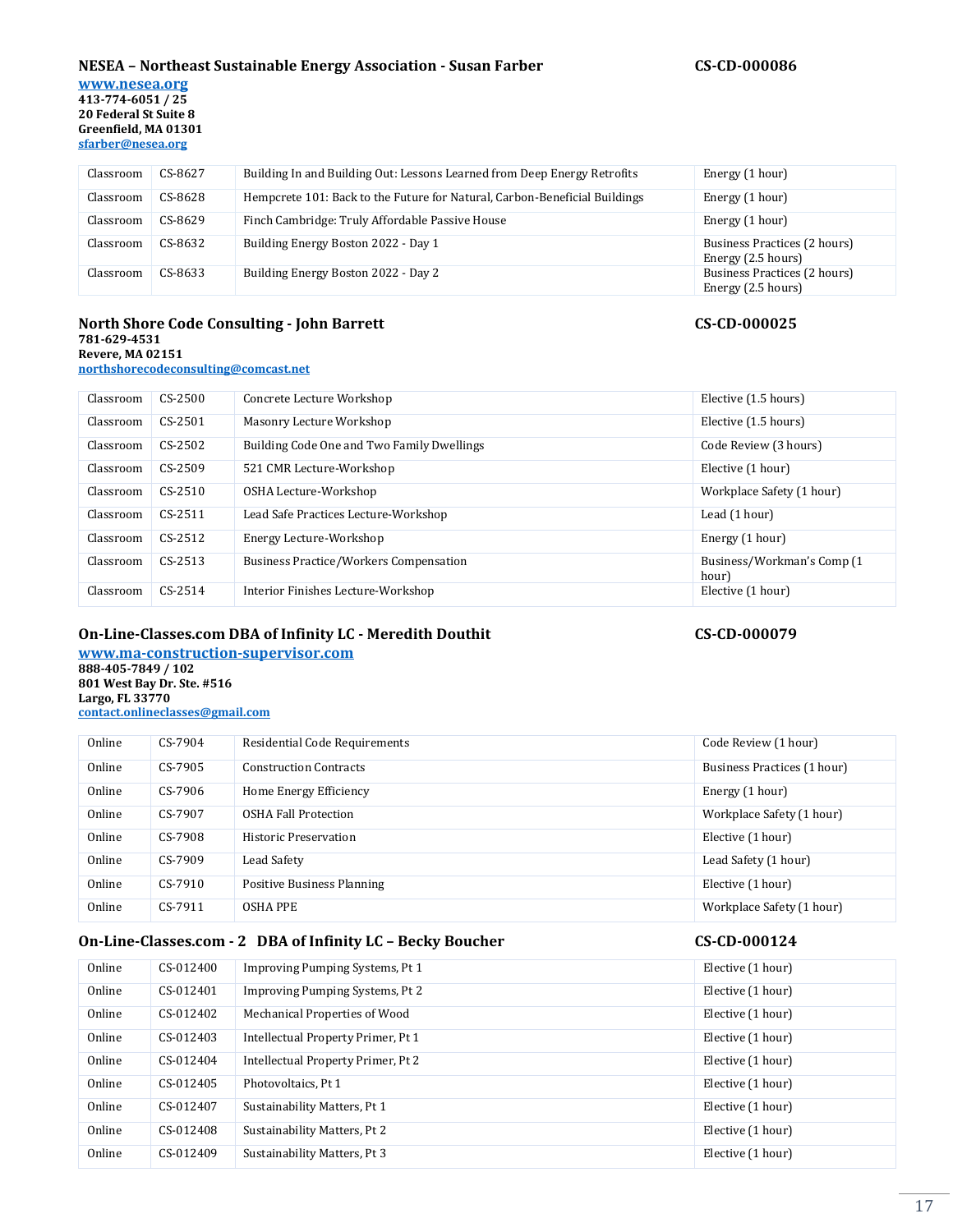| Online | CS-012410 | Fasteners for wood Construction, Pt 1 | Elective (1 hour) |
|--------|-----------|---------------------------------------|-------------------|
| Online | CS-012411 | Fasteners for wood Construction, Pt 2 | Elective (1 hour) |

#### **On-Line-Classes.com – 3 DBA of Infinity LC – Steve Terepka CS-CD-000125**

| Online | CS-012500 | Residential Accessibility Applications, Pt 1       | Elective (1 hour) |
|--------|-----------|----------------------------------------------------|-------------------|
| Online | CS-012501 | Residential Accessibility Applications, Pt 2       | Elective (1 hour) |
| Online | CS-012502 | Wood-Based Composites, Pt 1                        | Elective (1 hour) |
| Online | CS-012503 | Wood-Based Composites, Pt 2                        | Elective (1 hour) |
| Online | CS-012504 | Overview of Electrical Conductors for Buildings    | Elective (1 hour) |
| Online | CS-012505 | Collections-Your Offensive Game                    | Elective (1 hour) |
| Online | CS-012506 | Collections-Your Defensive Game                    | Elective (1 hour) |
| Online | CS-012507 | Improving Fan System Performance, Pt 1             | Elective (1 hour) |
| Online | CS-012508 | Improving Fan System Performance, Pt 2             | Elective (1 hour) |
| Online | CS-012509 | Improving Motor & Drive Systems, Pt 1              | Elective (1 hour) |
| Online | CS-012510 | Improving Motor & Drive Systems, Pt 2              | Elective (1 hour) |
| Online | CS-012511 | <b>Business Management for Construction Trades</b> | Business (1 hour) |

### **On-Line-Classes.com – 4 Debbie Terepka CS-CD-000136**

| Classroom | CS-013600 | CSL 6 Hour Code & Business Presentation | Code Review (4 hours)<br>Business Practices (2 hours)                                      |
|-----------|-----------|-----------------------------------------|--------------------------------------------------------------------------------------------|
| Online    | CS-013601 | 780 CMR Code Amendments Pt. 1           | Code Review (1 hour)                                                                       |
| Online    | CS-013602 | 780 CMR Code Amendments Pt. 2           | Code Review (1 hour                                                                        |
| Online    | CS-013603 | CSL Duties & Responsibilities           | Code Review (1 hour)                                                                       |
| Online    | CS-013604 | CSL 6-HR Energy, Safety & Lead Course   | Workplace Safety (1 hour)<br>Energy (1 hour)<br>Lead Safety (1 hour)<br>Elective (3 hours) |
| Online    | CS-013605 | CSL 6-HR Code & Business Course         | Code Review (4 hours)<br>Business Practices (2 hours)                                      |

### **OnSite Productions – Gary Katz CS-CD-000111**

**[www.katzroadshow.com](http://www.katzroadshow.com/) 541-899-5644 Jacksonville, OR 97530 [gary@garymkatz.com](mailto:pauldspiro@comcast.net)**

| Classroom | $CS-011106$ | Katz Roadshow Carpentry Clinics Jan 2019 | Elective (5<br>5 hours) |
|-----------|-------------|------------------------------------------|-------------------------|

# **Paul D. Spiro Co. – Paul Spiro CS-CD-000100**

**[www.masscsltraining.com](http://www.masscsltraining.com/) 781-871-5454 Abington, MA 02351 [pauldspiro@comcast.net](mailto:pauldspiro@comcast.net)**

| Classroom | CS-010000 | 6 Hours Required Credits                 | Code Review (2 hours)<br>Workplace Safety (1 hour)<br>Business Practices (1 hour)<br>Energy (2 hours) |
|-----------|-----------|------------------------------------------|-------------------------------------------------------------------------------------------------------|
| Classroom | CS-010001 | 2 Hours Required/4 Hour Elective Credits | Elective (4 hours)<br>Code Review (2 hours)                                                           |

#### **Performance Systems Development – Michael Turns CS-CD-000140**

**[www.psdconsulting.com](http://www.masscsltraining.com/) 215-384-8410 40 W Evergreen Ave, Suite 110 Philadelphia, PA 19118**

| Classroom | CS-014000 | Are You Ready for Solar-Ready? And Other Residential Energy Code Updates | Code Review (2 hours)<br>Energy (1 hour) |
|-----------|-----------|--------------------------------------------------------------------------|------------------------------------------|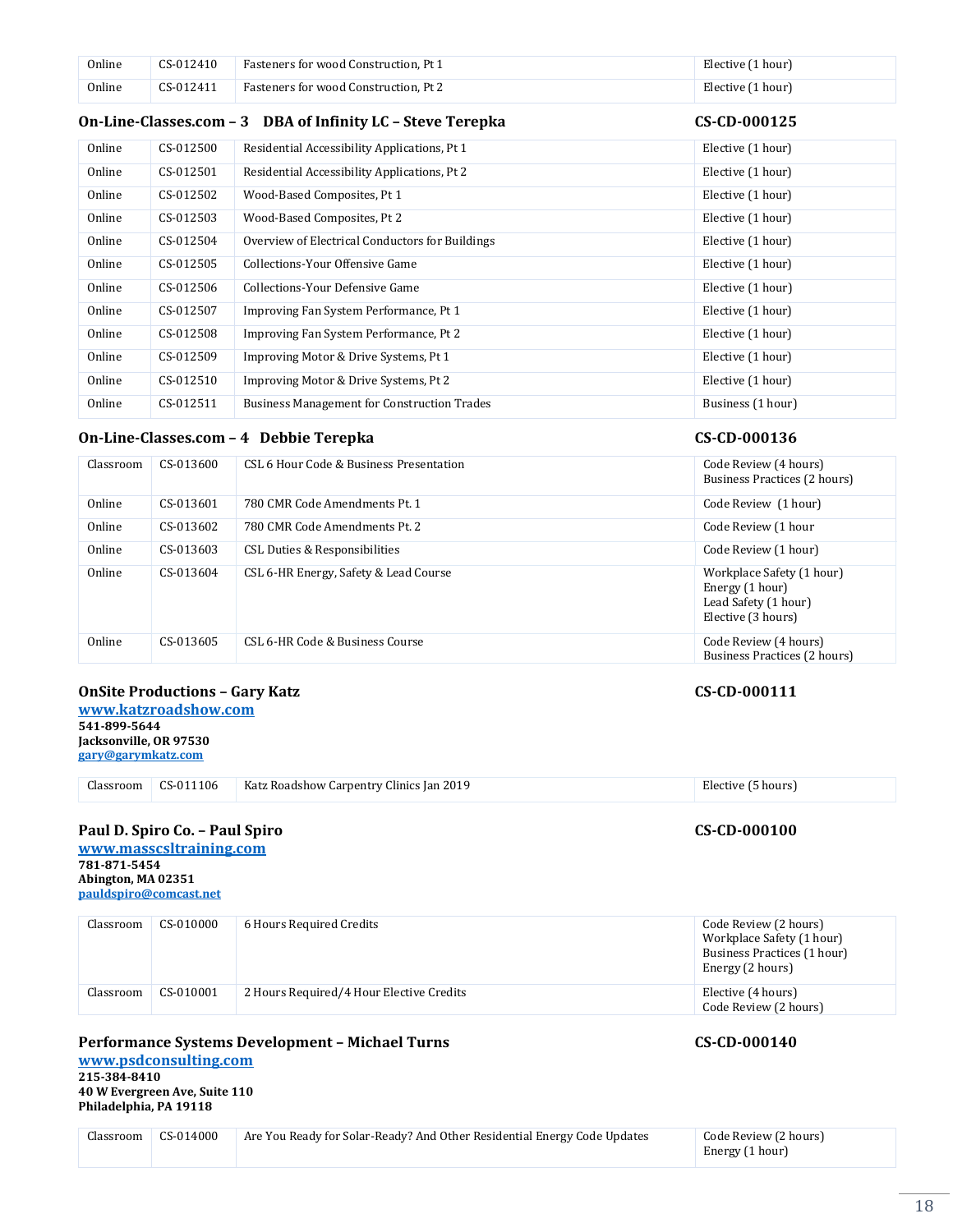| Classroom | CS-014002 | MA Energy Code Update and Top Ten things You Really Need To Know | Energy (1 hour)    |
|-----------|-----------|------------------------------------------------------------------|--------------------|
| Classroom | CS-014003 | What Makes a Commercial Air Barrier? - It's the Details          | Energy (1.5 hours) |
| Classroom | CS-014004 | Shining a Light on Solar-Ready Equipment                         | Energy (1 hour)    |
| Classroom | CS-014005 | <b>Commercial Air Barriers</b>                                   | Energy (1 hour)    |
| Classroom | CS-014006 | Mechanical Systems & Service Water Heating                       | Energy (1 hour)    |
| Classroom | CS-014007 | Residential Energy Code: Additions, Alterations & Repairs        | Energy (1 hour)    |
| Classroom | CS-014008 | Residential: Equipment Sizing Manual J & Manual S                | Energy (1 hour)    |
| Classroom | CS-014009 | Residential: Duct Sealing, Testing & Design                      | Energy (1 hour)    |
| Classroom | CS-014010 | Residential: Air Barrier & Insulation                            | Energy (1 hour)    |
| Classroom | CS-014011 | Residential: Whole House Mechanical Ventilation                  | Energy (1 hour)    |

#### **Performance Systems Development \_ 2 – Bill Footer CS-CD-000154 [www.psdconsulting.com](http://www.masscsltraining.com/)**

| Classroom | CS-015400 | Residential Solar Ready Provisions of the 9th Edition and 2015 IECC Updates 1.1                          | Code Review (1 hour) |
|-----------|-----------|----------------------------------------------------------------------------------------------------------|----------------------|
| Classroom | CS-015401 | 3rd Party Residential Energy Code Verification 1.2                                                       | Energy (1 hour)      |
| Classroom | CS-015402 | COMcheck 101 - A New Energy Code Requirement Made Easy 2.1                                               | Energy (1 hour)      |
| Classroom | CS-015403 | COMcheck Case Study - Simple Commercial Building Case Study 2.2                                          | Energy (1 hour)      |
| Classroom | CS-015404 | COM check and Your Existing Building Projects 2.3                                                        | Energy (1 hour)      |
| Classroom | CS-015405 | Residential Ventilation Done Right: Why and How 3.3                                                      | Code Review (1 hour) |
| Classroom | CS-015406 | Commercial: Documentation for Energy Code Permit Applications 4.1 com                                    | Code Review (1 hour) |
| Classroom | CS-015407 | Residential Stretch Code Overview and Compliance Options 4.1 res                                         | Code Review (1 hour) |
| Classroom | CS-015408 | Commercial Third-Party Documentation & Does LEED=Code? 4.2 com                                           | Energy (1 hour)      |
| Classroom | CS-015409 | Residential Stretch Code Documentation 4.2res                                                            | Energy (1 hour)      |
| Classroom | CS-015410 | Commercial: Designers, Builders and Code Officials Working Together for Energy<br>Code Compliance 4.3com | Energy (1 hour)      |
| Classroom | CS-015411 | Commercial Energy Code Paybacks 5.1com                                                                   | Energy (1 hour)      |

### **Performance Systems Development \_ 3 – Chris Whittet CS-CD-000163 [www.psdconsulting.com](http://www.masscsltraining.com/)**

| Classroom | CS-016300 | 2018 IECC Residential Update                                  | Energy (1 hour)       |
|-----------|-----------|---------------------------------------------------------------|-----------------------|
| Classroom | CS-016301 | 2018 IECC Commercial Updates                                  | Energy (1 hour)       |
| Classroom | CS-016302 | Mechanical, Plumbing and Lighting: Controls and Operation     | Code Review (3 hours) |
| Classroom | CS-016303 | Building Systems Commissioning: Saving Money and Meeting Code | Code Review (1 hour)  |

# **The Peterson School – Stacey Chisholm CS-CD-000033**

**[www.petersonschool.com](http://www.petersonschool.com/) 781-320-3292 25 Montvale Avenue Woburn, MA 01801 [stacey@petersonschool.com](mailto:stacey@petersonschool.com)**

| Classroom | $CS-3300$ | 12 Hours Construction Supervisor Continuing Education | Code Review (1 hour)<br>Workplace Safety (1 hour)<br>Workers Comp (1 hour)<br>Energy (1 hour)<br>Lead (1 hour)<br>Elective (7 Hours) |
|-----------|-----------|-------------------------------------------------------|--------------------------------------------------------------------------------------------------------------------------------------|
| Classroom | CS-3301   | 10 Hours Construction Supervisor Continuing Education | Code Review (1 hour)<br>Workplace Safety (1 hour)<br>Workers Comp (1 hour)<br>Energy (1 hour)<br>Lead (1 hour)<br>Elective (5 hours) |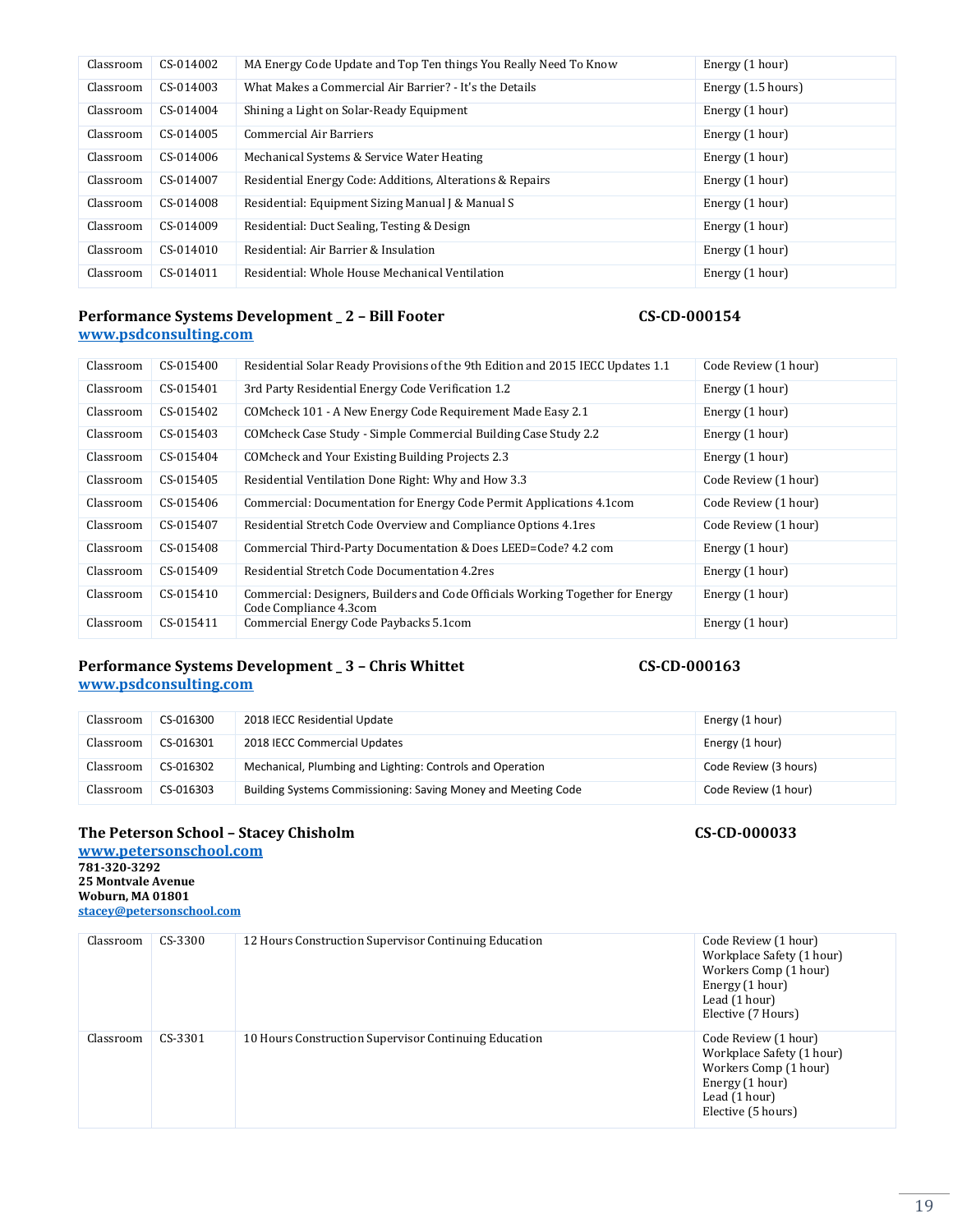|           |         | <b>Pro Spray Insulation - Steven Silverman</b>       | CS-CD-000155                                                                                                                        |
|-----------|---------|------------------------------------------------------|-------------------------------------------------------------------------------------------------------------------------------------|
| Classroom | CS-3302 | 6 Hours Construction Supervisor Continuing Education | Code Review (1 hour)<br>Workplace Safety (1 hour)<br>Workers Comp (1 hour)<br>Energy (1 hour)<br>Lead (1 hour)<br>Elective (1 hour) |

**[www.prosprayinsul.com](http://www.petersonschool.com/) 617-835-6448 Plainville, MA 02672 [sjsilverman@hotmail.com](mailto:wendy@petersonschool.com)**

Classroom CS-015500 Spray Foam Informational Class Energy (2 hours)

# **PRO-NE Professional Remodeling Organization New England, Inc. – Thomas Hart CS-CD-000084**

**[www.pro-ne.org](http://www.pro-ne.org/) 978-443-4700 831 Beacon Street, Number 186 Newton Centre, MA 02459 [michelle@emnari.org](mailto:michelle@emnari.org)**

| Classroom | CS-8434   | NARI Certified Lead Carpenter Study Group                                           | Workplace Safety (1 hour)<br>Business Practices (1 hour)<br>Elective (3 hours) |
|-----------|-----------|-------------------------------------------------------------------------------------|--------------------------------------------------------------------------------|
| Classroom | $CS-8442$ | OSHA's KnockingAre You Ready?                                                       | Workplace Safety (1 hour)                                                      |
| Classroom | $CS-8450$ | Overview of Lead Law and medical Monitoring Requirements                            | Lead Safety (1 hour)                                                           |
| Classroom | CS-8451   | Wellness Design in the Home - Home color & Design Courses Colormix Forecast<br>2021 | Elective (1 hour)                                                              |
| Classroom | $CS-8452$ | Up Close and Personal with Hard Surface materials                                   | Elective (1 hour)                                                              |
| Classroom | $CS-8453$ | It's the client Experience, Not Customer Service                                    | Business Practices (1 hour)                                                    |
| Classroom | CS-8454   | RRP/LSR versus Lead Abatement (Deleading)                                           | Lead Safety (1 hour)                                                           |
| Classroom | CS-8455   | Corona Virus and Construction - How to Stay in Business and out of Trouble          | Code Review (1hour)                                                            |

#### **PRO-NE Professional Remodeling Organization New England, Inc.\_2 – Catherine Follett CS-CD-000151**

| Classroom | CS-015100 | Lead Safety - Overview, Regulations and Enforcement      | Lead Safety (1 hour)                    |
|-----------|-----------|----------------------------------------------------------|-----------------------------------------|
| Online    | CS-015106 | Coaching and Accountability                              | Business Practices (1 hour)             |
| Online    | CS-015107 | Lead Dangers                                             | Lead Safety (1 hour)                    |
| Online    | CS-015108 | OSHA is Still Knocking                                   | Workplace Safety (1 hour)               |
| Online    | CS-015109 | CODE Part One 2021                                       | Code Review (1 hour)                    |
| Online    | CS-015110 | Construction and the Building Code: Traps for the Unwary | Code Review (1 hour)                    |
| Online    | CS-015111 | Selling Your Why                                         | Business Practices (1 hour)             |
| Classroom | CS-015113 | The Fully Adhered Building Envelope                      | Code Review (1 hour)<br>Energy (1 hour) |
| Classroom | CS-015114 | Your Site, Subs and OSHA - OH MY!                        | Workplace Safety (1 hour)               |

### **Rhode Island Builders Assoc. – John Marcantonio CS-CD-000049**

**[www.ribuilders.org](http://www.ribuilders.org/) 401-438-7400 450 Veterans Memorial Pkwy East providence, RI 02914** [jmarcantonio@ribuilders.org](mailto:jmarcantonio@ribuilders.org)

| Llassroom | $CS-4900$ | Six Hour<br>r Building Code Review Program-<br>$\sim$ $\sim$<br>. | ' 16 hours<br>. ode Review |
|-----------|-----------|-------------------------------------------------------------------|----------------------------|
|-----------|-----------|-------------------------------------------------------------------|----------------------------|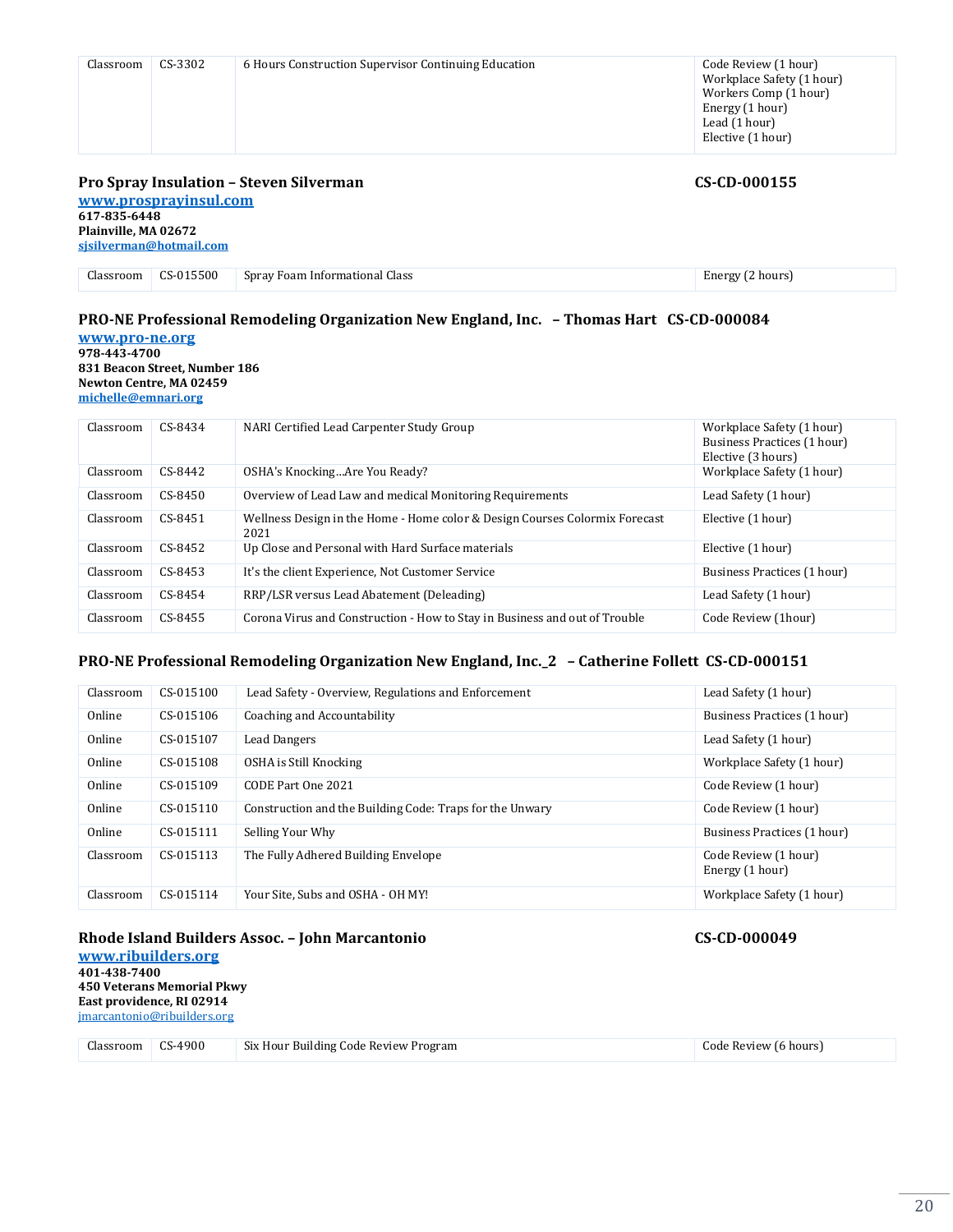### **The Richmond Group, Inc. – Diane Urban CS-CD-000121**

**[www.therichmondgroup.com](http://www.redvector.com/)**

**508-589-7708 77 Main Street Hopkinton, MA 01748 durban#@therichmondgroup.com**

Classroom CS-012110 Code Review Code Review (3 hours)

### **Shawn McCadden ~ Remodel My Business, Inc. CS-CD-000078**

**[www.shawnmccadden.com](http://www.shawnmccadden.com/) 978-726-6531 Brookline, NH 03033 [shawn@shawnmccadden.com](mailto:shawn@shawnmccadden.com)**

| Classroom | CS-7816 | Don't Underestimate Your Estimating System Workshop                     | Business Practices (6 hours) |
|-----------|---------|-------------------------------------------------------------------------|------------------------------|
| Classroom | CS-7818 | Using and Understanding Your Real Labor Costs                           | Business Practices (2 hours) |
| Classroom | CS-7821 | Show Me Where the Money Went                                            | Business Practices (1 hour)  |
| Classroom | CS-7822 | Manage Your Customers, Eliminate the Punch List and Get Paid Every Time | Business Practices (2 hours) |

### **Shepley Wood Products – Joseph Murphy CS-CD-000138**

**[www.shelpeywood.com](http://www.shelpeywood.com/) 508-771-7227 216 Thornton Drive Hyannis, MA 02601 [jmurphy@dhepleywwod.com](mailto:jmurphy@dhepleywwod.com) [lkosnack@ShepleyWood.com](mailto:lkosnack@ShepleyWood.com)**

| Classroom | CS-013802 | Skylights and An Energy Efficient Home             | Energy (1 hour)            |
|-----------|-----------|----------------------------------------------------|----------------------------|
| Classroom | CS-013803 | Key Steps to Installation of Windows and Doors     | Code Review (2 hours)      |
| Classroom | CS-013804 | Building a Better Deck & Rail                      | Elective (1 hour)          |
| Classroom | CS-013805 | Innovations for Deck Construction                  | Code Review (1 hour)       |
| Classroom | CS-013806 | Decking Essentials - Construction and Compliance   | Code Review (2 hours)      |
| Classroom | CS-013807 | Fall Protection In The Workplace                   | Workplace Safety (2 hours) |
| Classroom | CS-013808 | Holistic Approach to Windows in Sustainable Design | Elective (1 hour)          |
| Online    | CS-013809 | Window Installation: Best Practices                | Elective (2 hours)         |

#### **TECHTRAINING, LLC – James Lee CS-CD-000097 [www.techtrainingllc.net](http://www.techtrainingllc.net/) 855-330-8324**

**1731 Beacon Street #414 Brookline, MA 02445 [james.lee@techtrainingllc.net](mailto:james.lee@techtrainingllc.net)**

| Online    | CS-9704 | <b>Energy Conservation for Construction Supervisors</b> | Energy (1 hour)                                                                 |
|-----------|---------|---------------------------------------------------------|---------------------------------------------------------------------------------|
| Online    | CS-9708 | Lead Safety                                             | Lead Safety (1 hour)                                                            |
| Online    | CS-9720 | Code Review: Restricted / Unrestricted On-Line          | Code Review (4 hours)                                                           |
| Online    | CS-9721 | Horizontal Construction On-Line                         | Elective (2 hours)                                                              |
| Online    | CS-9722 | Network Scheduling On-Line                              | Business Practices (1 hour)                                                     |
| Online    | CS-9723 | Introduction to OSHA On-Line                            | Workplace Safety                                                                |
| Classroom | CS-9727 | Lead Safety 2018                                        | Lead Safety (1 hour)                                                            |
| Online    | CS-9729 | <b>Construction Management Theory - Online</b>          | Workplace Safety (1 hour)<br>Business practices (3 hours)<br>Elective (2 hours) |
| Online    | CS-9730 | LockOut / TagOut - Online                               | Workplace Safety (1 hour)                                                       |
| Online    | CS-9731 | Effective Use of the Code - Online                      | Code Review (2 hours)                                                           |
| Online    | CS-9732 | Introduction to CM - Online                             | Workplace Safety (1 hour)<br>Business practices (2 hours)<br>Elective (1 hour)  |